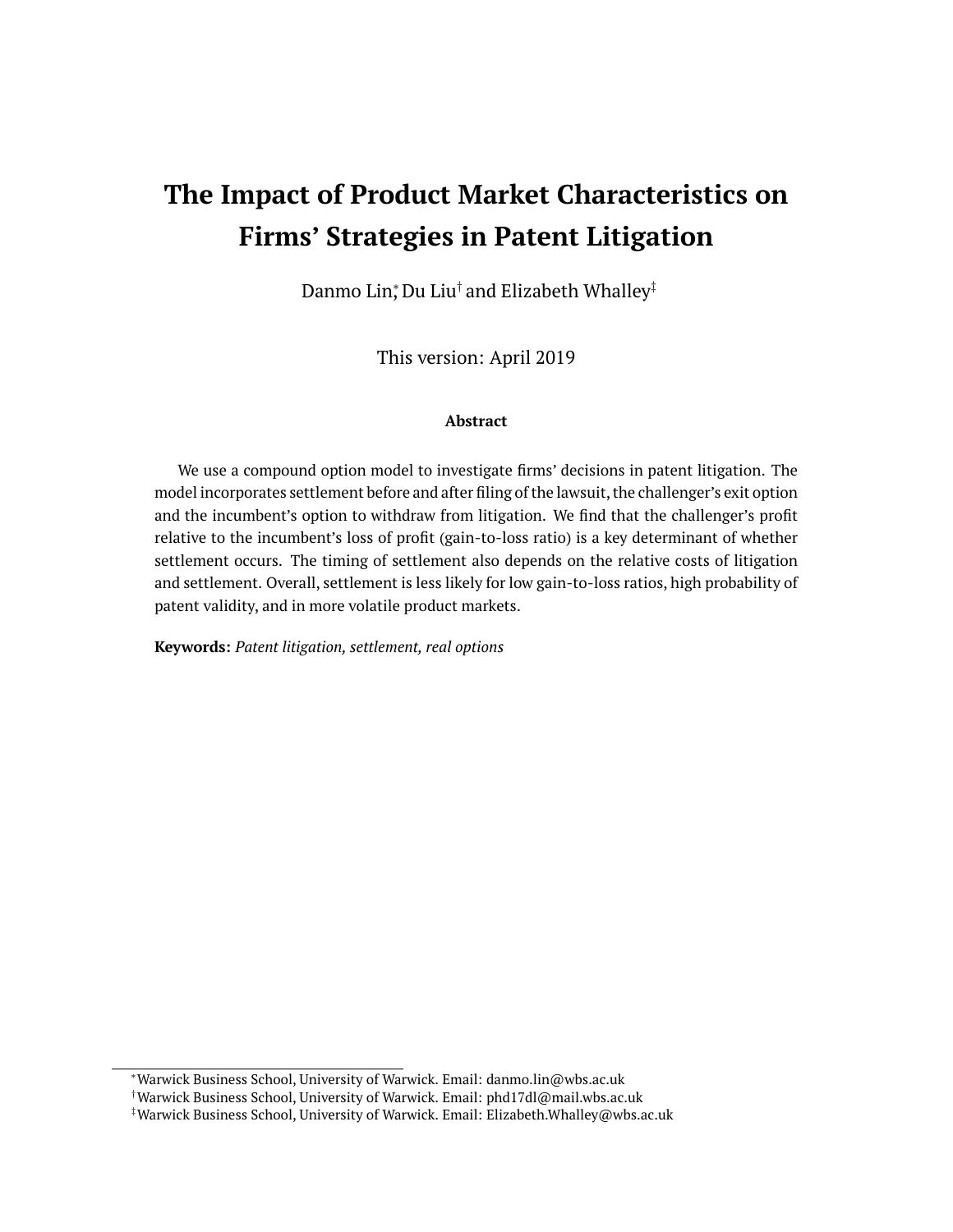# **1 Introduction**

Patent infringement lawsuits are economically significant and have become more prevalent in recent years. The largest patent infringement verdict ever granted in the U.S. was over 2.5 billion dollars, when Gilead Sciences, Inc. was found to have wilfully infringed the patent rights of Merck in 2016. Not only are judgement amounts large, patent infringement cases also induce high ongoing litigation costs for the parties involved. The median cost of U.S. patent infringement cases in 20[1](#page-1-0)7 was \$1.7 million $^1\!\!$  . Moreover, the total costs of litigation are much greater than the legal fees alone. Costs are large even for lawsuits that settle. Patent litigation lawsuits cost alleged infringers about \$28.7 million in the mean and \$2.9 million in the median [\(Bessen and Meurer,](#page-28-0) [2008\)](#page-28-0). From 2000 to 2018, there were around 67 thousand patent infringement cases filed in the U.S. District Courts, and the number of companies that were plaintiffs and defendants reached 66 thousand and 100 thousand respectively<sup>[2](#page-1-1)</sup>. The occurrence and the outcomes of patent infringement lawsuits thus reshape product markets and industry composition, and change the incentives for innovation.

The economics of litigation and settlements were investigated in the early literature (e.g., [Lan](#page-29-0)[des,](#page-29-0) [1971;](#page-29-0) [Ordover, Rubinstein et al.,](#page-29-1) [1983;](#page-29-1) [Bebchuk,](#page-28-1) [1984;](#page-28-1) [Bebchuk,](#page-28-2) [1996\)](#page-28-2). More recently, patent litigation has caught the attention of the economics literature, especially after the Leahy-Smith America Invents Act was enacted in 2012 (e.g., [Bessen and Meurer,](#page-28-3) [2006;](#page-28-3) [Choi and Spier,](#page-28-4) [2018;](#page-28-4) [Lee, Oh, and Suh,](#page-29-2) [2018\)](#page-29-2). Nevertheless, little is known regarding the impacts of product market characteristics on firms' strategies in patent infringement cases. Our goal is to fill that gap and provide baseline understanding of the following questions: how does the relationship between the infringed and the infringing products, in terms of market sizes and shares, affect firms' settlement decisions before litigation and their strategies during litigation? How do the two parties' relative cost savings from settlement affect case outcomes?

To answer these questions, we build a real options model of two all-equity firms with symmetric information. Both firms face demand uncertainty and have ongoing profits based on certain technologies, and one of them is endowed with patent rights. Settlement between the two firms

<span id="page-1-0"></span><sup>&</sup>lt;sup>1</sup>Source[:the American Intellectual Property Law Association's 2017 Economic Survey Report](https://www.aipla.org/detail/journal-issue/economic-survey-2017)

<span id="page-1-1"></span><sup>&</sup>lt;sup>2</sup>Source: [Lex Machina](https://lexmachina.com/)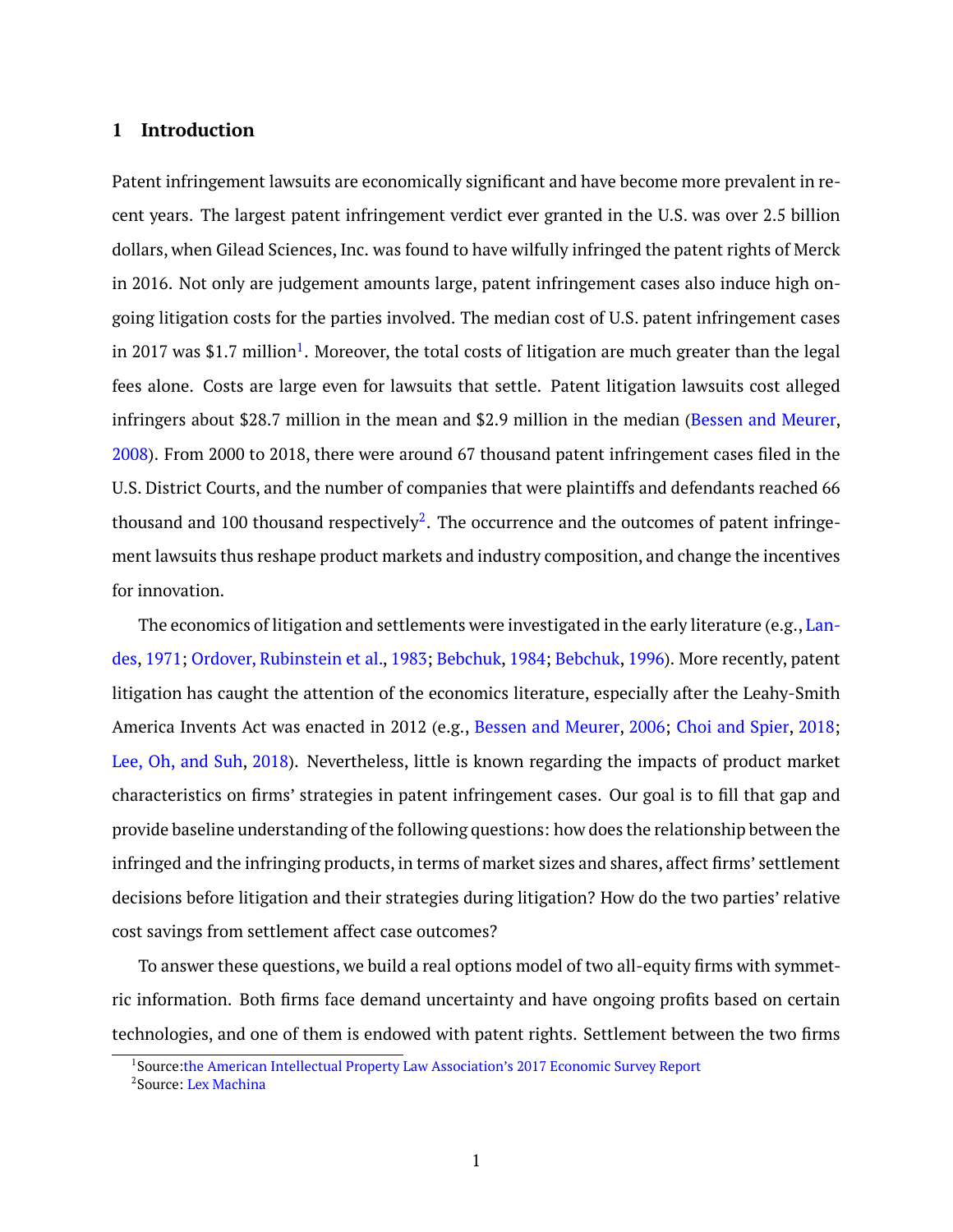can occur before a patent infringement lawsuit is filed ("ex-ante settlement") as well as after filing the case ("ex-post settlement"). When settled, royalty payment is demanded by the patent holding firm, and paid by the alleged infringing firm proportional to its ongoing profit. New to the literature, we allow both the infringed firm (or the "incumbent" ) to withdraw from the litigation and the infringing firm (or the "challenger") to exit the market during litigation. Such modification is relevant both in practice and for the theory. Litigants compare the option values of different strategies when making decisions, taking consideration of any later options.

We obtain the following main results. First, the challenger's profit relative to the incumbent's loss of profit (the " gain-to-loss ratio") has a significant impact on the settlement decision. If the product market is such that the gain-to-loss ratio is below a critical level, for example when the two products are close substitutes and they have the same customers, then the two parties always renounce the possibility of settlement and wait for the court ruling. If the gain-to-loss ratio exceeds this level, for example when the two products are complements or their customers are located in different geographical areas, then settlement occurs when the demand level drops to a settlement threshold. Intuitively, when the gain-to-loss ratio is low, the challenger's cash flow capacity to pay for any royalty and litigation cost is restrictive. The incumbent thus optimally proceeds with the litigation in order to exhaust the challenger's resources and restore its monopolistic market power when the challenger is forced to exit.

Second, provided that the gain-to-loss ratio exceeds a critical level which makes the settlement possible, the relative cost of litigation and settlement is a key factor that determines the timing of settlement, that is whether settlement occurs before or after filing the case. When litigation is relatively more expensive, the incumbent's incentive to settle shifts from after filing to before filing. This result implies that policies which affect legal expenses and settlement cost impact how firms settle in patent infringement litigation.

Third, both the probability of patent validity and the product market demand volatility play an important role in the litigation outcomes. A high probability of patent validity increases the incumbent's winning probability at trial, and a high demand uncertainty increases the incumbent's value of not settling. Both forces reduce the incumbent's incentive to settle before or after litigation. The volatility result can be used to explain variations in the distribution of litigation outcomes cross industries or over time.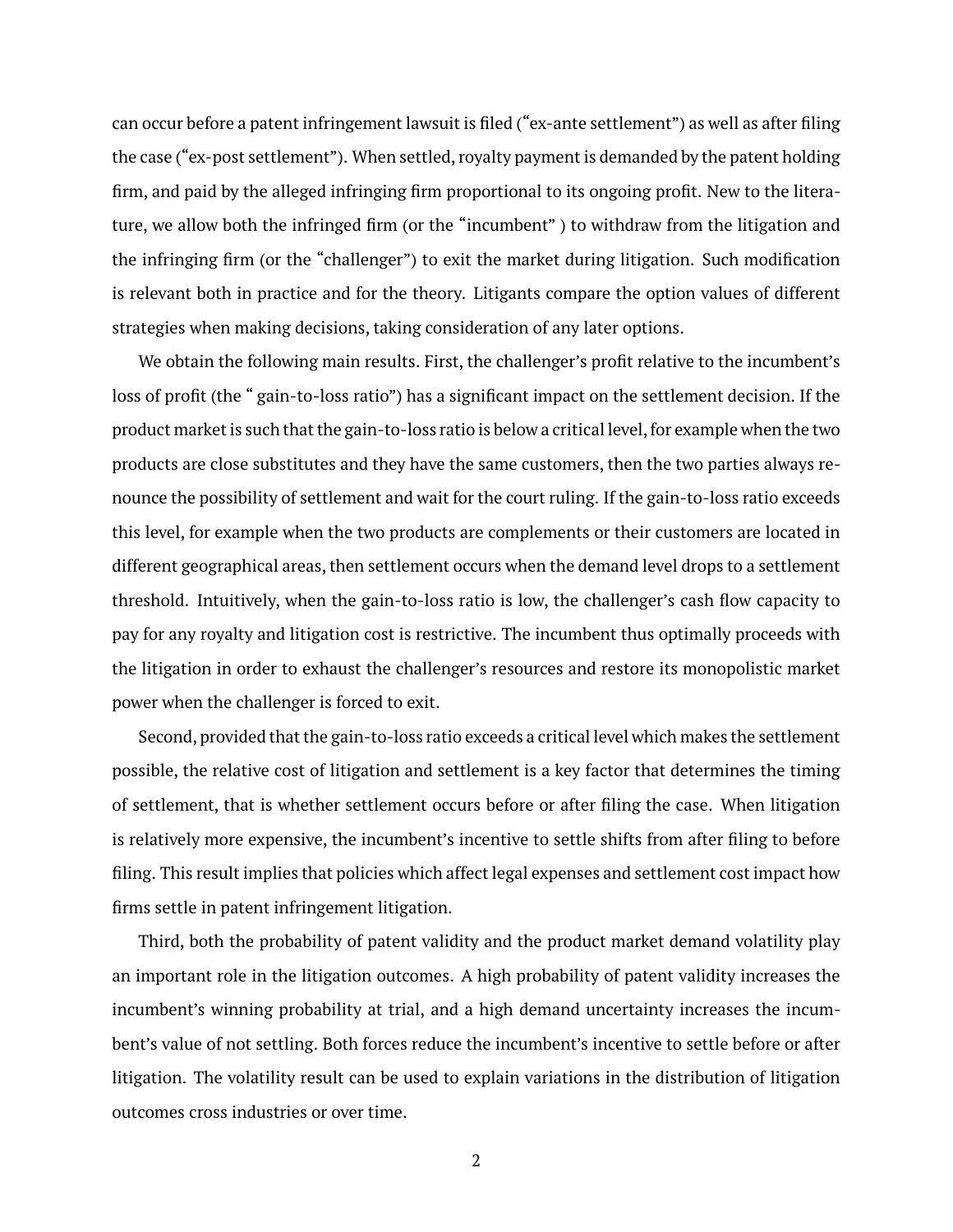Our paper is one of the first studies to examine the effect of product market characteristics on firms' strategies in litigation and the litigation outcomes. We contribute to this literature by establishing the importance of the relationship between the plaintiff's and the defendant's product markets and re-examining the role of market volatility in the context of patent litigation. We believe that the gain-to-loss ratio is a first-order factor in determining firms' litigation strategies, similar to the previously argued judgment amount, litigation cost, and information asymmetry (e.g. [Spier](#page-29-3) [\(2007\)](#page-29-3); [Hughes and Snyder](#page-29-4) [\(1995\)](#page-29-4); [Bebchuk](#page-28-1) [\(1984\)](#page-28-1)).

Our paper adds to the recent discussion of how financing considerations affect litigation (e.g., [Cohen et al.](#page-28-5) [\(2016\)](#page-28-5); [Choi and Spier](#page-28-4) [\(2018\)](#page-28-4)). A number of papers have modeled both generic litigation and patent enforcement using litigation in real options models (e.g., [Grundfest and Huang,](#page-28-6) [2005;](#page-28-6) [Marco,](#page-29-5) [2005;](#page-29-5) [Jeon,](#page-29-6) [2015\)](#page-29-6). New to this literature, our model incorporates the possibility that the defendant may exit during litigation due to its inability to pay for the litigation cost. As [Lee](#page-29-2) [et al.](#page-29-2) [\(2018\)](#page-29-2) find, defendants in patent litigation become much more financially constrained.

The paper proceeds as follows. In section [2,](#page-3-0) we provide an overview of the background and related literature on patent litigation. In section [3,](#page-5-0) we describe the model. In section [4,](#page-7-0) we develop and solve the real options model and obtain the values of the two firms under different strategies. Section [5](#page-19-0) presents comparative statics of case outcomes and optimal strategies before and during the patent litigation. Section [6](#page-26-0) concludes and discusses potential extensions of the model.

# <span id="page-3-0"></span>**2 Background and the Related Literature**

Empirical studies show that patent litigations are typically complex, time-consuming, expensive and are often difficult to win (e.g., [Lanjouw and Schankerman,](#page-29-7) [1997;](#page-29-7) [Bessen and Meurer,](#page-28-7) [2005\)](#page-28-7). In the US, the average time from filing a case to judgment, based upon a jury trial, is 33 months. The total duration of the litigation process is expected to be 2 to 6 years. In addition, the litigation cost in a patent infringement case may be too high for firms to afford (e.g., Meurer, 1989; Elleman, 1996; [Lanjouw and Schankerman,](#page-29-9) [2001;](#page-29-9) [Chien,](#page-28-9) [2008\)](#page-28-9). [Lanjouw and Schankerman](#page-29-9) [\(2001\)](#page-29-9) show that the cost of litigation diminishes the value of litigated intellectual property in the U.S.. [Hu et al.\(2017\)](#page-29-10) find that small and medium enterprises face difficulties in trying to benefit from patent litigation. Moreover, on average, plaintiffs only have a 50% chance of winning a patent infringement case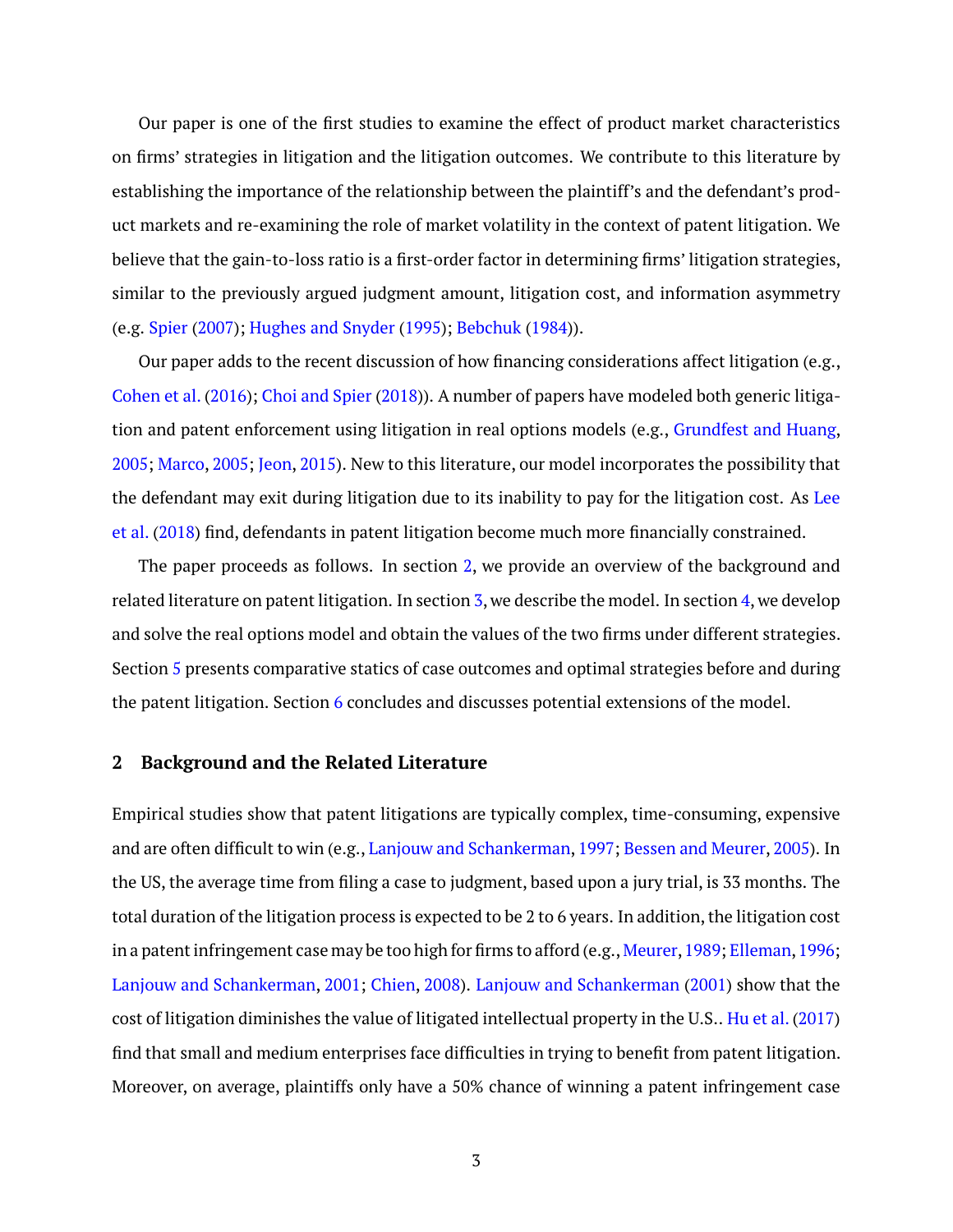as the patent may be found to be invalid in court (e.g., [Allison and Lemley,](#page-28-10) [1998;](#page-28-10) [Moore,](#page-29-11) [2000\)](#page-29-11). Due to the above characteristics of patent litigation, rather than litigating directly, the incumbent may prefer to settle or eventually abandon the lawsuit [\(Crampes and Langinier,2002\)](#page-28-11). A challenger faces a heavy burden of litigation cost can result in significant losses and even bankruptcy [\(Bessen](#page-28-0) [and Meurer,](#page-28-0) [2008\)](#page-28-0).

Settlement is the most common way for both parties to resolve the patent dispute and avoid the high litigation costs (e.g., [Burton,](#page-28-12) [1980;](#page-28-12) [Kesan and Ball,](#page-29-12) [2006\)](#page-29-12). The rate of settlement in patent infringement cases is over 90 per cent and most settlement occurs soon after the suit is filed, or often before the pre-trial hearing is held (e.g., [Cohen and Merrill,](#page-28-13) [2003;](#page-28-13) [Cotropia, Kesan, and](#page-28-14) [Schwartz,](#page-28-14) [2018\)](#page-28-14). Besides the ex-post settlement, another kind of of settlement is pointed out by [Choi and Gerlach](#page-28-15) [\(2017\)](#page-28-15): ex-ante settlement that happens before the complaint is filed. Of the remaining 10% of patent infringement cases conditional on filing, two-thirds are abandoned or adjudicated on summary judgment of non-infringement before trial, as reported by Lex Machine.

A number of studies have focused on different aspects of firm's reactions in patent litigation, especially the timing of infringement by the challenger. [Crampes and Langinier](#page-28-11) [\(2002\)](#page-28-11) consider litigation and settlement in patent infringement cases in a static framework. They focus the situation when a firm is already a patent owner and investigate how intensively patent-protected markets should be watched and what the best reaction to infringement is. They show that these options also affect the challenger's entry, since licensing and threat of litigation can potentially deter the challenger's infringement. This finding is consistent with [Aoki and Hu](#page-28-16) [\(1999\)](#page-28-16), who investigated a cooperative approach to litigation and settlement, and found that a trial can be Pareto efficient and the threat of litigation can deter entry. In contrast, [Meurer](#page-29-8) [\(1989\)](#page-29-8) proposed that in a non-cooperative game approach, the litigation process can be seen as an opportunity to engage in a strategic behaviour when the validity of the patent can be challenged in court. In this case, a trial is just a failure to settle and not a deliberate choice.

Our paper is not the first to use a real options model to study litigation or patent value. [Schwartz](#page-29-13) [\(2004\)](#page-29-13) studies the value of patents and patent protected R&D projects. [Marco](#page-29-5) [\(2005\)](#page-29-5) investigates patent values when enforcement is costly and the winning probability is uncertain in patent litigation. [Grundfest and Huang](#page-28-6) [\(2005\)](#page-28-6) propose a two-stage real options model of with information revelation to explore the value of litigation. [Jeon](#page-29-6) [\(2015\)](#page-29-6) models the litigants' strategies in patent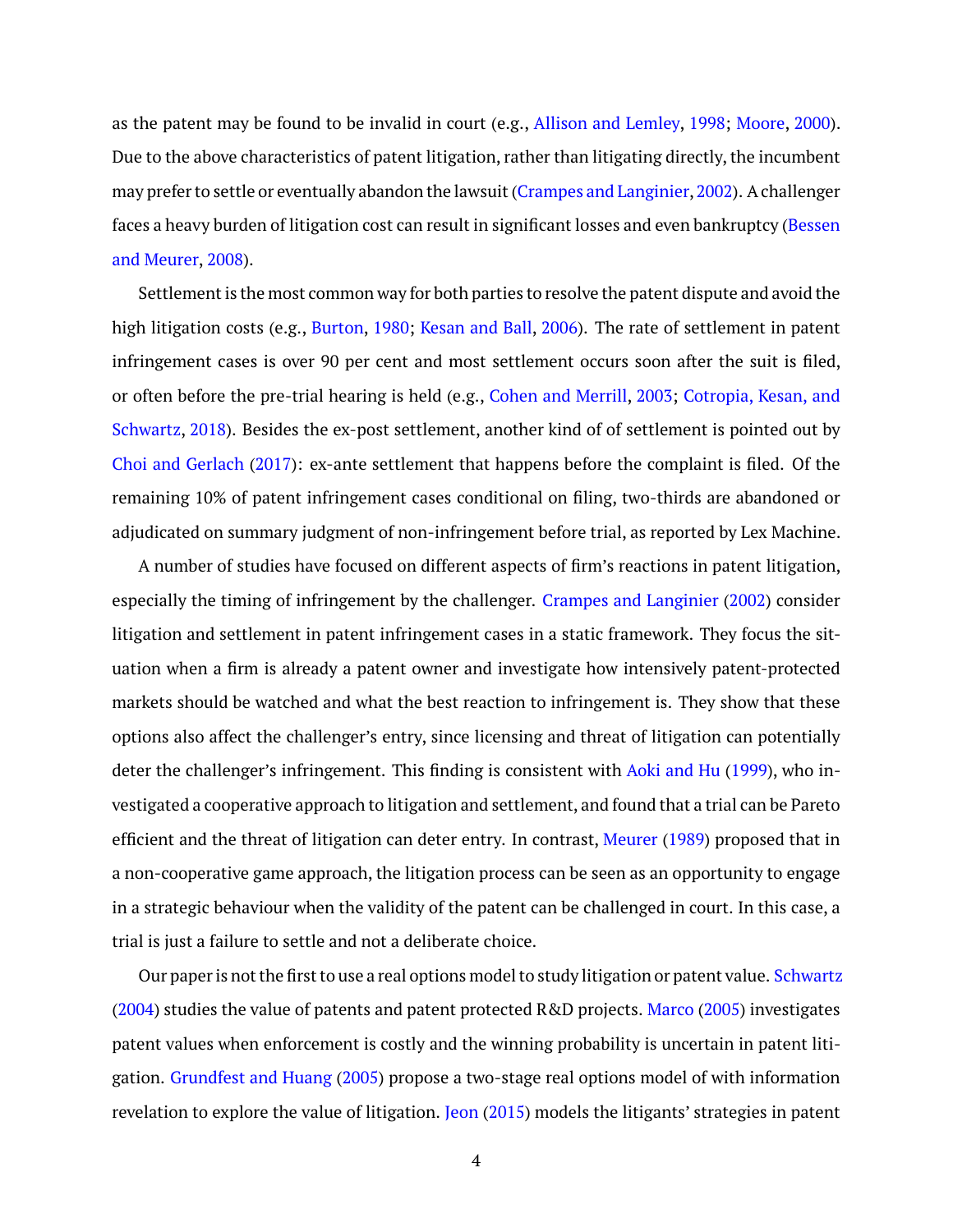infringement cases as options and studies the circumstances in which settlement occurs.

We contribute to the literature by modeling the strategies of settlements and litigation with options as a whole. In particular, we incorporate the option value of the ex-post settlement into the value of litigation. We also consider the possibility of the challenger's exit during litigation. These two additional options make a significant impact on the outcome of patent litigation. We also build on the existing literature by investigating how the characteristics of firms and patent litigation affect the interaction between firms' decisions. We find an opposite result of firms' propensity to settle ex-ante regarding the possibility of patent validity and volatility from [Jeon](#page-29-6) [\(2015\)](#page-29-6). This is because the value of additional options we model increases the value of litigation, thus decreasing the likelihood of ex-ante settlement.

# <span id="page-5-0"></span>**3 Model Setup**

As in [Jeon](#page-29-6) [\(2015\)](#page-29-6), two risk-neutral all-equity firms operate in the same product market. An incumbent ("I") holds a patent, and a challenger ("C") has infringed the patent. Each firm generates a random net operating income of  $\Pi x$ , where  $\Pi$  is a positive constant, and x represents the demand shock which follows a geometric Brownian motion

$$
dx_t = \mu x_t dt + \sigma x_t dW_t \tag{1}
$$

 $\mu < r, \sigma > 0, \mu < \frac{\sigma^2}{2}$  $\frac{\sigma^2}{2}$ , and  $W_t$  is the standard Brownian motion.

We assume the monopoly profit for the incumbent before infringement is  $\Pi_1x$ . After infringement, this profit level will decrease to the duopoly profit  $\Pi_2^I x$  for the incumbent whilst the challenger will receive a duopoly profit of  $\Pi_2^C x.$  If the challenger sells a highly differentiated product, it is possible to have  $\Pi_1<\Pi_2=\Pi_2^I+\Pi_2^C$  . On the other hand, with a challenger selling a close substitute in the same market, it is more likely that  $\Pi_1>\Pi_2=\Pi_2^I+\Pi_2^C$  [\(Crampes and Langinier,](#page-28-11) [2002\)](#page-28-11).

The game tree of our model is presented in Figure [1.](#page-30-0) At the initial stage, the incumbent can offer an ex-ante settlement, which the challenger may or may not accept, or sue the infringer. Then after litigation starts there are four possible strategies for the two parties: (1) the incumbent offers an ex-post settlement; (2) the challenger is unable to afford the cost and exits the market;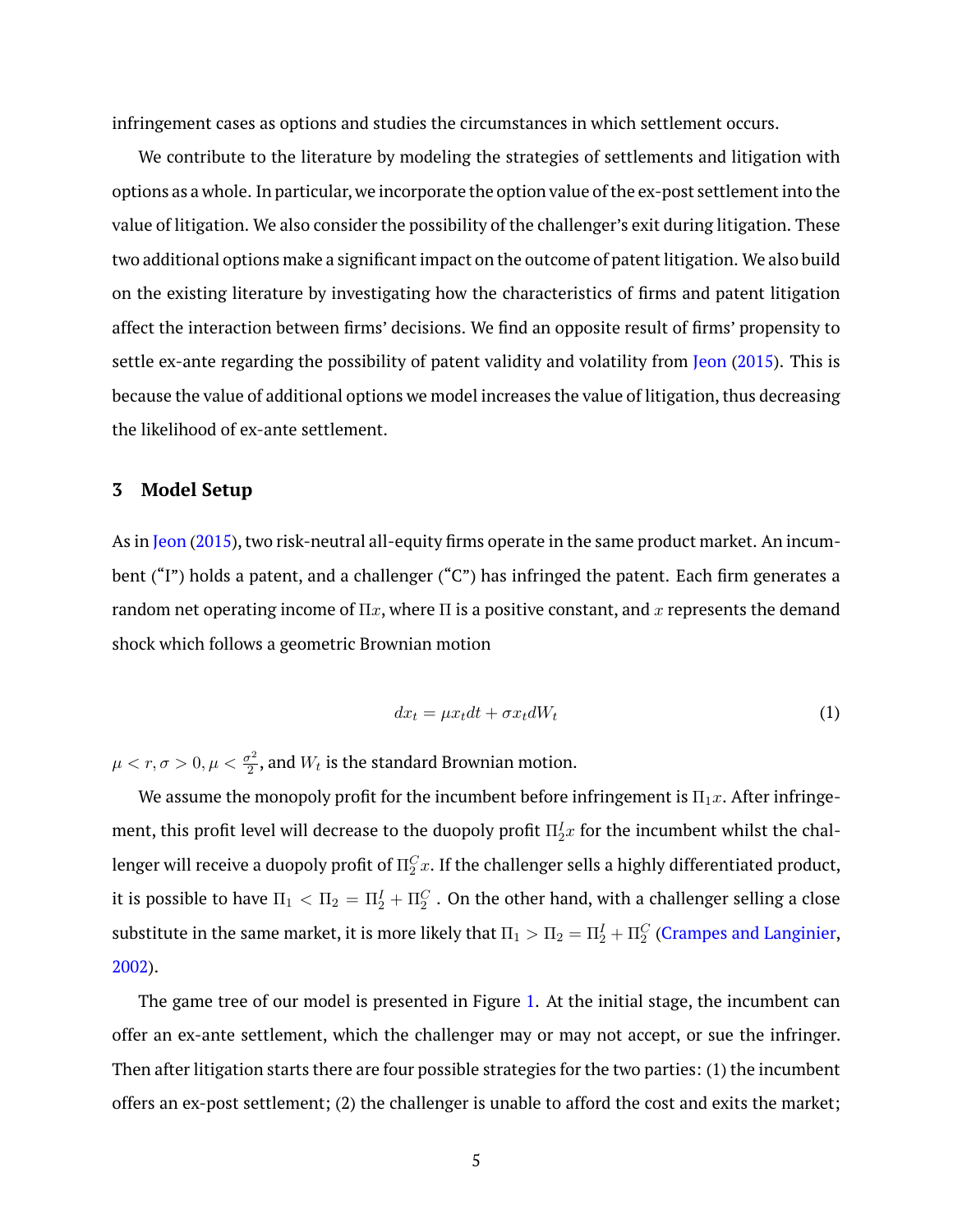(3) the incumbent withdraws the lawsuit; (4) both wait for the court ruling.

# [Insert Figure [1](#page-30-0) here.]

Whilst the incumbent has the right to sue the challenger, it is not guaranteed that the judgment will be in favour of the incumbent. We assume that the patent is valid with probability p which is common knowledge. If the incumbent wins, the challenger is required to leave the market, while if the challenger wins, the two firms still share the market with duopoly profit  $\Pi^I_2 x$  and  $\Pi_2^C x$  for the incumbent and the challenger respectively. We model the lengthy litigation process by assuming it takes an exponential time  $\tau$  to reach the court's judgment.  $\tau$  is assumed to be a Poisson process with rate parameter  $\lambda$  and which is independent of  $(W_t)_{t\geq0}$ . The expected duration of the litigation process is  $\lambda^{-1}.$  Litigation incurs ongoing costs  $C_L^I$  and  $C_L^C$  for the incumbent and challenger respectively for the duration of litigation process. We use  $H_L^I$  and  $H_L^C$  to denote the expected discounted values of litigation costs for the incumbent and challenger respectively, where

$$
H_L^I = E_t \int_0^\tau e^{-rt} C_L^I dt = \frac{C_L^I}{r + \lambda}
$$
  
\n
$$
H_L^C = E_t \int_0^\tau e^{-rt} C_L^C dt = \frac{C_L^C}{r + \lambda}
$$
\n(2)

The ongoing litigation cost is a heavy burden for both parties. The challenger faces the risk of bankruptcy and may exit the market if it can no longer pay the litigation cost. The litigation cost may also force the incumbent to withdraw the lawsuit.

Alternatively, the dispute can be resolved by settlement. In a settlement, the challenger agrees to pay a fraction of its profit as a royalty payment to the incumbent. In ex-ante settlement which occurs before filing the lawsuit, this fraction is denoted by  $\theta_A$ , while in ex-post settlement this fraction is denoted by  $\theta_P$ . Negotiating a settlement incurs costs. Suppose ex-ante settlement costs the incumbent a constant  $C^I_{SA}$  and the challenger  $C^C_{SA}$ . Ex-post settlement costs are  $C^I_{SF}$ and  $C_{SP}^C$  respectively. The settlement can only succeed when the two parties reach an agreement on the settlement timing and the royalty level. To determine the settlement threshold and royalty rate, we follow the method proposed by [Lukas et al.](#page-29-14) [\(2012\)](#page-29-14) and assume the incumbent offers the settlement contract and determines the level of royalty ( $\theta_A$  or  $\theta_P$ ), whilst the challenger chooses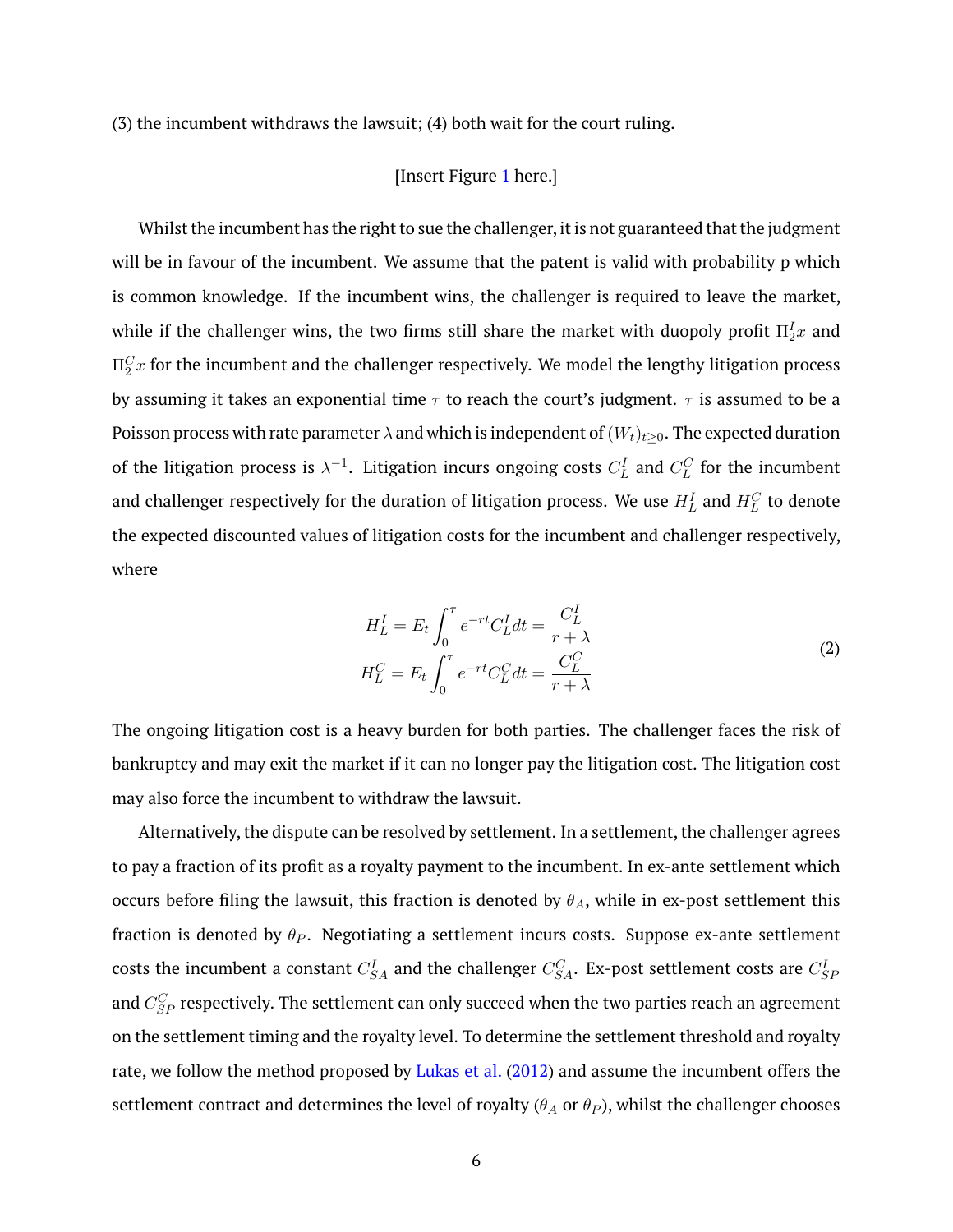the timing of settlement, i.e. when to accept the incumbent's settlement offer.

We let  $F$  denote the value functions of the incumbent and  $G$  denote the value functions of the challenger. For the party who makes the decision, a value-matching condition and an optimality condition are applied since this party will maximize his value function. For the reacting party, only the value-matching condition is applied to determine his value function.

# <span id="page-7-0"></span>**4 Model Solutions**

#### <span id="page-7-1"></span>**4.1 During Litigation**

Using backward induction, we first investigate the stage when litigation has already started and litigants are waiting for the court's ruling.

We assume the probability of winning the trial  $p$ , is agreed by both parties. Before the final judgment at  $\tau,$  the incumbent earns a flow profit of  $\Pi^I_2 x.$  With probability  $p,$  he wins the trial and gets the monopoly profit  $\Pi_1x$  from then on. We use  $F_M$  to denote the incumbent's value function when he earns monopoly profit and  $F_M = \frac{\Pi_1 x}{r - \mu}.$  With probability  $1 - p,$  the patent is found to be invalid and the incumbent loses. He then keeps sharing the profit with the challenger and gets  $\Pi^I_2 x.$  The value function for the incumbent in this case is  $F_D = \frac{\Pi^I_2 x}{r-\mu}$  $\frac{\Pi_2 x}{r-\mu}.$  Thus, during litigation, the value function of the incumbent  $(F_{DL})$  satisfies the following equation for any x:

$$
\frac{1}{2}\frac{\partial^2 F_{DL}}{\partial x^2}x^2\sigma^2 + \mu x \frac{\partial F_{DL}}{\partial x} - C_L^I + \Pi_2^I x + \lambda (pF_M + (1-p)F_D - F_{DL}) = rF_{DL}.
$$
 (3)

For the challenger, he earns a flow duopoly profit  $\Pi_2^C x$  before the trial. If he wins the trial with probability  $1-p$ , he continues its operation and shares the duopoly profit. His value function thus is  $G_D = \frac{\Pi_2^C x}{r - \mu}$  $\frac{n_2^{\perp}x}{r-\mu}.$  If he loses with probability  $p,$  he has to leave the market and gets nothing. The challenger's value function  $(G_{DL})$  satisfies the following equation at all times during litigation:

$$
\frac{1}{2}\frac{\partial^2 G_{DL}}{\partial x^2}x^2\sigma^2 + \mu x \frac{\partial G_{DL}}{\partial x} - C_L^C + \Pi_2^C x + \lambda((1-p)G_D - G_{DL}) = rG_{DL}.
$$
\n(4)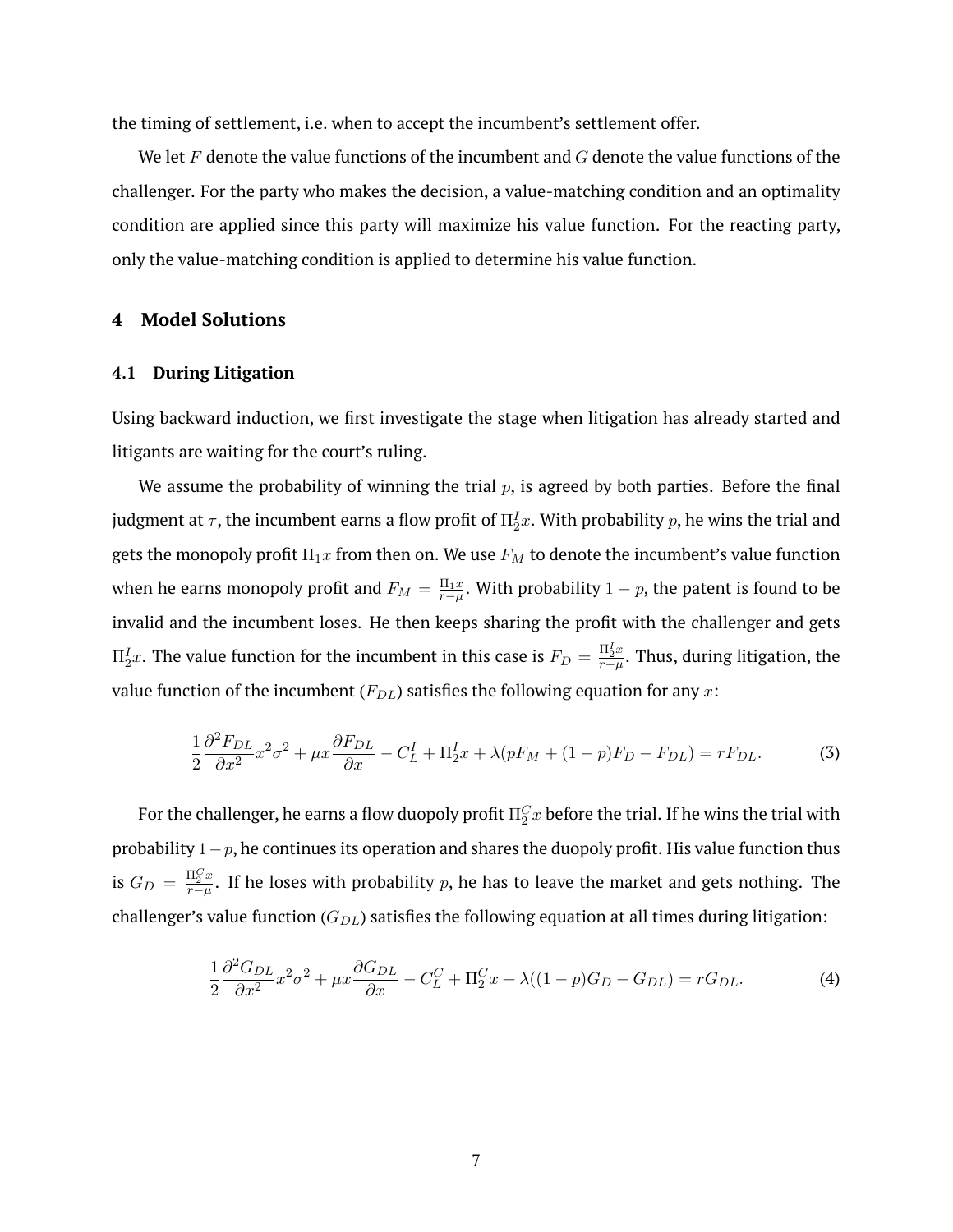We can obtain the value functions during the litigation as follows

$$
F_{DL}(x) = \left[\frac{\Pi_2^I}{r - \mu} + p\delta(\Pi_1 - \Pi_2^I)\right]x + B_I^{DL}x^{\beta_\lambda} + A_I^{DL}x^{\alpha_\lambda} - H_L^I,
$$
\n(5)

$$
G_{DL}(x) = \left(\frac{1}{r-\mu} - p\delta\right) \Pi_2^C x + B_C^{DL} x^{\beta_\lambda} + A_I^{DL} x^{\alpha_\lambda} - H_L^C,
$$
\n<sup>(6)</sup>

where

<span id="page-8-0"></span>
$$
\delta = \frac{\lambda}{(r - \mu)(r + \lambda - \mu)},
$$
  
\n
$$
\alpha_{\lambda} = \frac{1}{2} - \frac{\mu}{\sigma^2} + \sqrt{(\frac{1}{2} - \frac{\mu}{\sigma^2})^2 + \frac{2(r + \mu)}{\sigma^2}} > 1,
$$
  
\n
$$
\beta_{\lambda} = \frac{1}{2} - \frac{\mu}{\sigma^2} - \sqrt{(\frac{1}{2} - \frac{\mu}{\sigma^2})^2 + \frac{2(r + \mu)}{\sigma^2}} < 0,
$$
  
\n
$$
H_L^I = \frac{C_L^I}{r + \lambda}, \quad H_L^C = \frac{C_L^C}{r + \lambda}.
$$

There are two possibilities for the firm values of the incumbent  $F_{DL}(x)$ : the value of settling denoted by  $F_{DLSP}(x)$  and the value of not settling denoted by  $F_{D LNS}(x)$ . The incumbent is the party who makes a decision about whether to offer settlement, so he compares the value of the two possibilities ( $F_{DLSP}(x)$  and  $F_{DLNS}(x)$ ) to determine whether to offer settlement or not. That is, the firm value of the incumbent during litigation is

$$
F_{DL}(x) = max\{F_{DLSP}(x), F_{DLNS}(x)\}\tag{7}
$$

Depending on the incumbent's strategy, the firm value of the challenger during litigation is

$$
G_{DL}(x) = \begin{cases} G_{DLSP}(x), & \text{if } F_{DL}(x) = F_{DLSP}(x) \\ G_{DLNS}(x). & \text{if } F_{DL}(x) = F_{DLNS}(x) \end{cases}
$$
(8)

Next, we use  $F_{DLW}(x)$  to denote the incumbent's firm value who has to withdraw if the demand shock x falls below a threshold and  $G_{DLW}(x)$  is the corresponding firm value of the challenger. Similarly, we use  $G_{DLE}(x)$  to denote the firm value of the challenger who has to exit if the demand shock x decreases to some threshold and  $F_{DLE}(x)$  is the firm value of the incumbent in these cases. If the demand shock reaches the threshold of the former case first, the firm value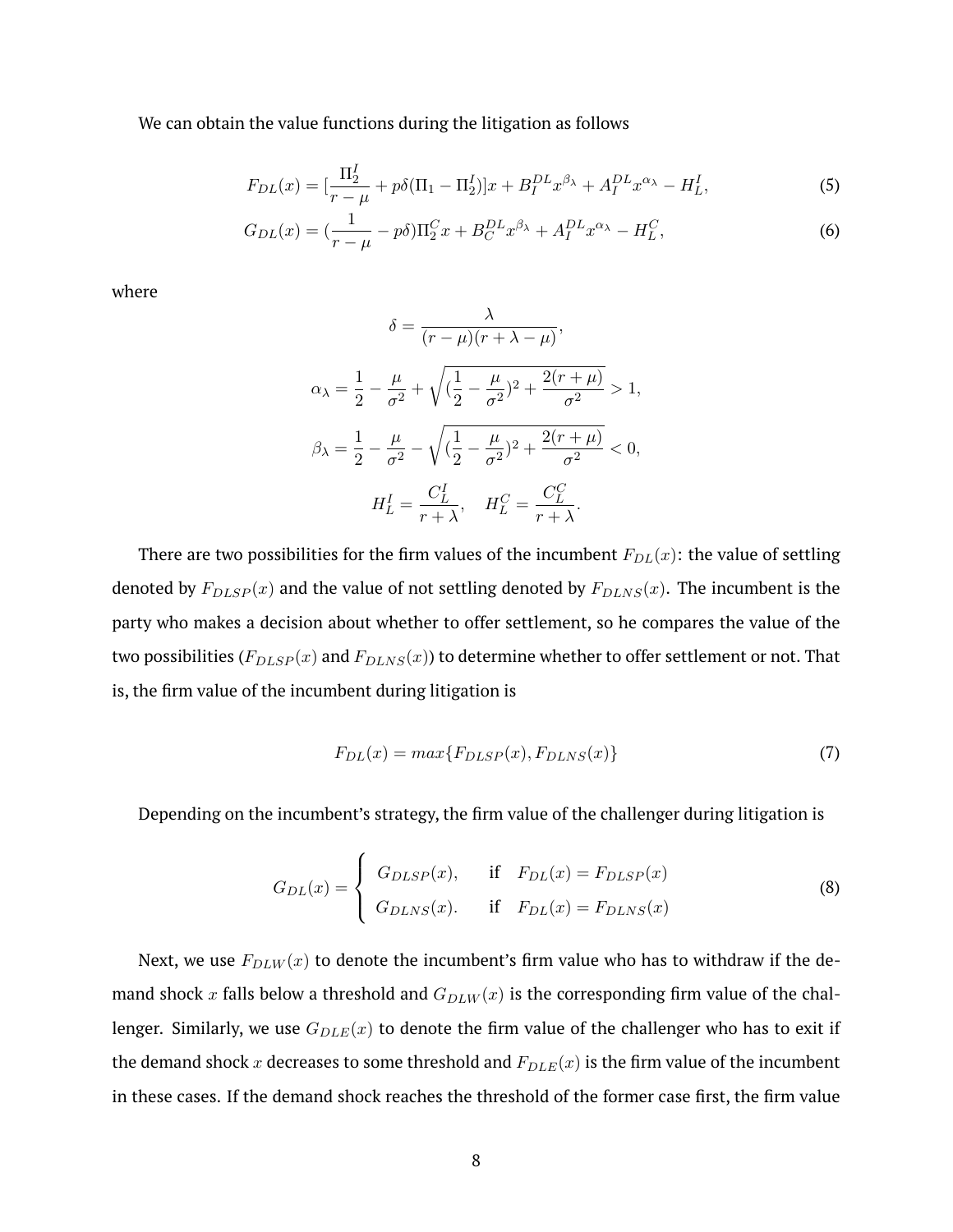of not settling is the firm value when the incumbent withdraws, while if the demand shock first reaches the threshold of the latter case, the firm value of not settling is the firm value when the challenger exits. We follow [Lambrecht](#page-29-15) [\(2001\)](#page-29-15) in determining the order of withdrawal or exit and the calculation of these thresholds. Here, we use "the incumbent withdraws first" to represent the case if the incumbent first withdraws before the challenger exits. "The challenger exits first" stands for the case when the challenger exits before the incumbent withdraws the litigation.

The arbitrary constants  $B^{DL}_{I}$  and  $B^{DL}_{C}$  in Equation [\(5\)](#page-8-0) can only be determined after considering the possible values for all different scenarios: (1) The incumbent withdraws before settlement or challenger exits. We use  $B_{I}^W$  and  $B_{C}^W$  to denote the arbitrary constants in such cases. (2) The challenger exits before settlement or incumbent withdraws. We use  $B_I^E$  and  $B_C^E$  as the notations. (3) Ex-post settlement occurs before either withdrawal by the incumbent or exit by the challenger, the arbitrary constants are denoted by  $B_I^{SP}$  and  $B_C^{SP}.$  When settlement does not occur during litigation.  $B_{I}^{NS}$  and  $B_{C}^{NS}$  denote such arbitrary constants.

According to Décamps et al. [\(2006\)](#page-28-17), the decision maker will select the project which generates the highest net expected discounted profit that can be represented by the value of  $B<sub>I</sub>$ .

Thus, the arbitrary constants are

$$
B_I^{DL} = max\{B_I^{SP}(\theta_p^*), B_I^{NS}\},\tag{9}
$$

$$
B_C^{DL} = \begin{cases} B_C^{SP}(\theta_p^*), & \text{if } B_I^{NS} \le B_I^{SP}, \\ B_C^{NS}, & \text{if } B_I^{NS} > B_I^{SP}. \end{cases} \tag{10}
$$

Note that the arbitrary constants under settlement  $B_I^{SP}(\theta_p^*)$  and  $B_C^{SP}(\theta_p^*)$  depend on  $\theta_p^*$ , and  $\theta^*_p$  is an optimal royalty level maximizing the incumbent's value during litigation including the option to settle.

In the following sections, we calculate these arbitrary constants and the corresponding thresholds of the demand shock to obtain the value functions of all outcomes during litigation for the two parties.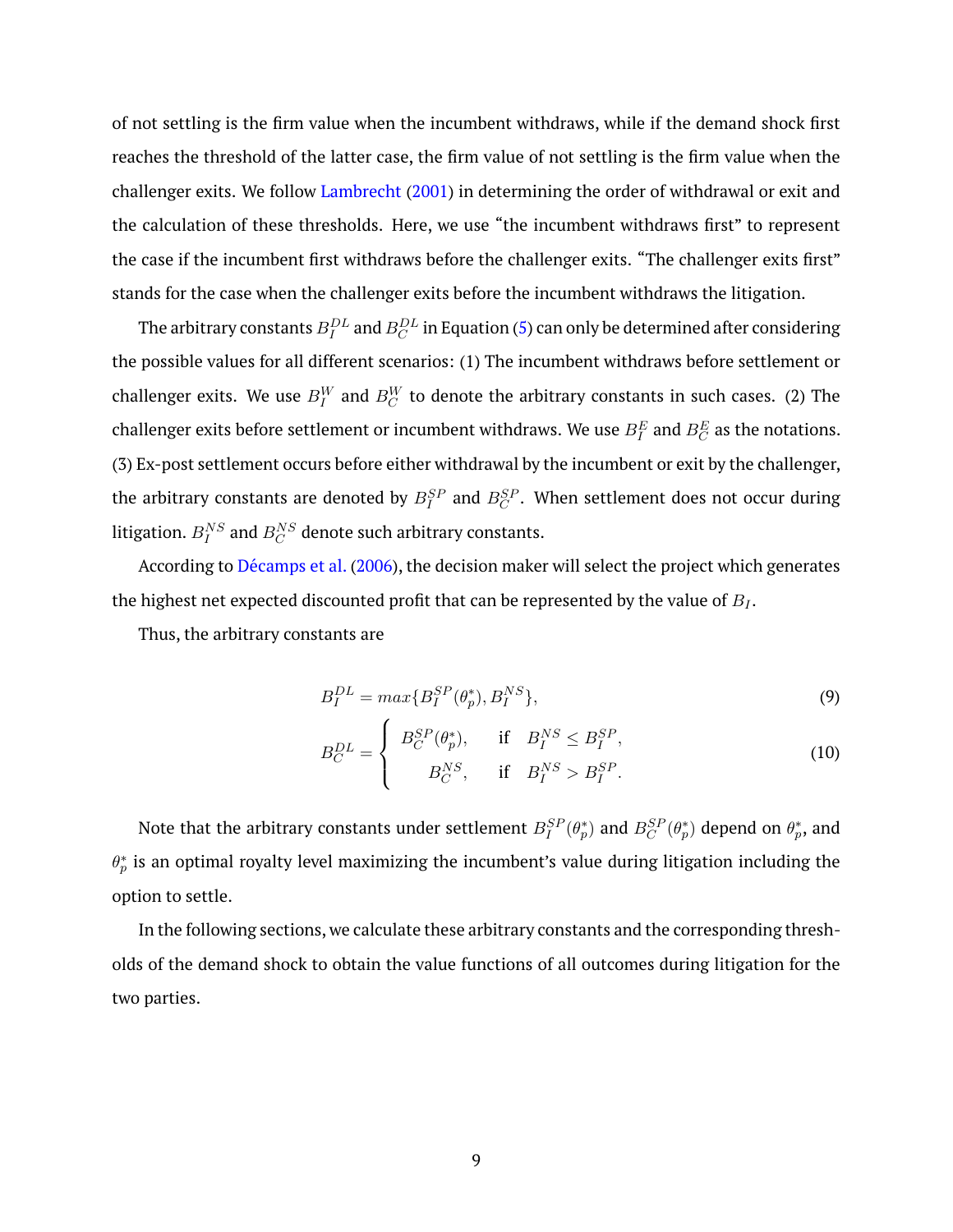# **4.1.1 Withdrawal by the Incumbent**

If the incumbent withdraws first, there are still two firms in the market, and both parties will share the market with profits at the same level as before. In this case, the firm value of incumbent and challenger are

$$
F_W(x) = F_D(x) = \frac{\Pi_2^T x}{r - \mu}
$$
  
\n
$$
G_W(x) = G_D(x) = \frac{\Pi_2^C x}{r - \mu}
$$
\n(11)

The value functions with an option to withdraw by the incumbent for two parties are

$$
F_{DLW}(x) = \left[\frac{\Pi_2^I}{r - \mu} + p\delta(\Pi_1 - \Pi_2^I)\right]x + B_I^W x^{\beta_\lambda} - H_L^I
$$
\n(12)

$$
G_{DLW}(x) = \left(\frac{1}{r - \mu} - p\delta\right) \Pi_2^C x + B_C^W x^{\beta_\lambda} - H_L^C \tag{13}
$$

Applying the value matching and smooth pasting conditions on the incumbent's value function and value matching condition on the challenger's value function, we derive the withdrawal trigger and arbitrary constants as follows:

$$
x_w = \frac{\beta_\lambda H_L^I}{(\beta_\lambda - 1)p\delta(\Pi_1 - \Pi_2^I)}
$$
(14)

$$
B_I^W = \{H_L^I - p(\Pi_1 - \Pi_2^I)\delta x_w\}x_w^{-\beta_\lambda} \tag{15}
$$

$$
B_C^W = \{H_L^C + p\Pi_2^C \delta x_w\} x_w^{-\beta_\lambda} \tag{16}
$$

## **4.1.2 Exit by the Challenger**

If the challenger can no longer afford the litigation cost and goes bankrupt, the incumbent is in a monopolistic situation. The firm values of both parties that are given by

$$
F_E(x) = F_M(x) = \frac{\Pi_1 x}{r - \mu}
$$
\n(17)

$$
G_E(x) = 0\tag{18}
$$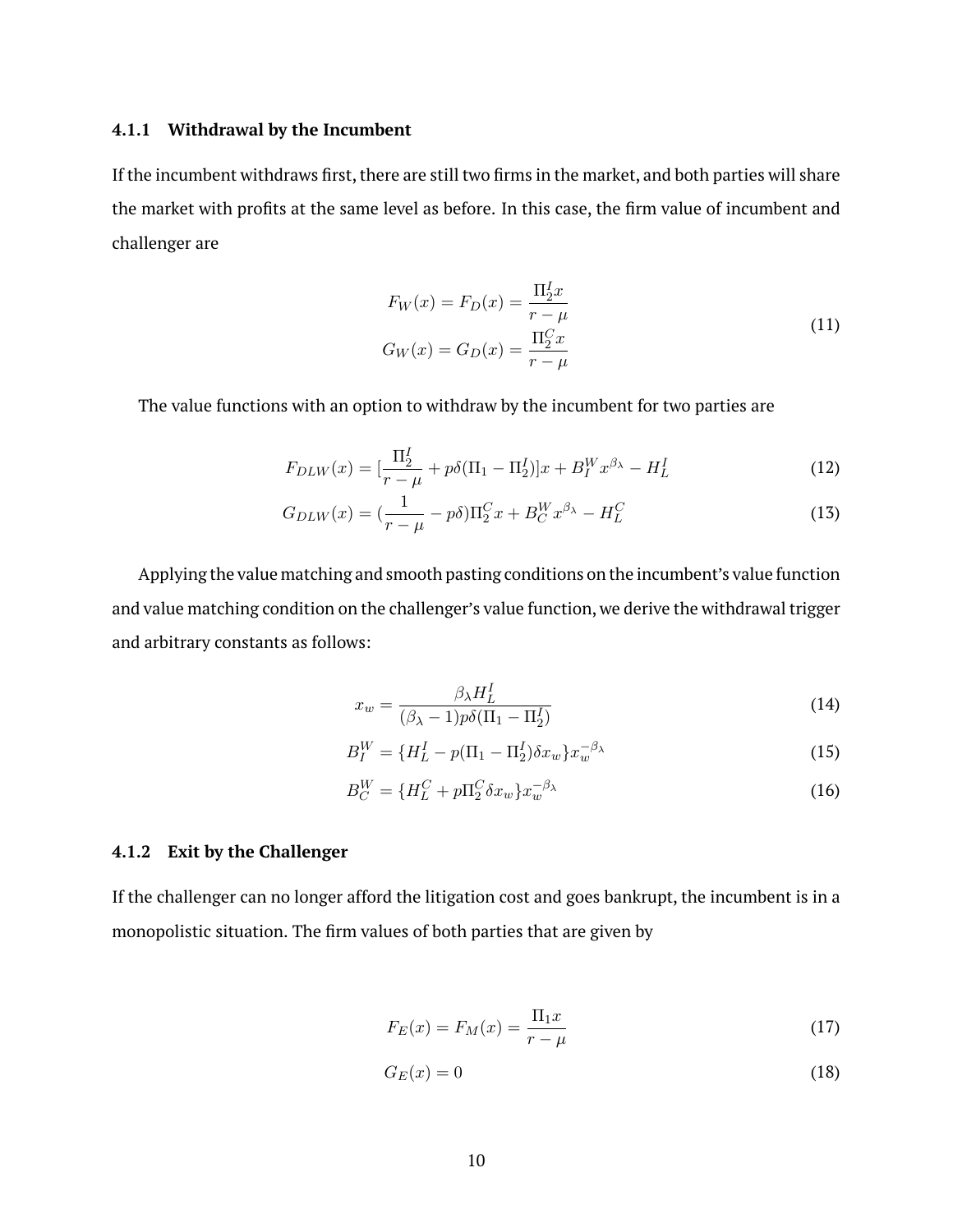The value functions assuming that the trial proceeds to judgment while the challenger exits first for the two parties are

$$
F_{DLE}(x) = \left[\frac{\Pi_2^I}{r - \mu} + p\delta(\Pi_1 - \Pi_2^I)\right]x + B_f^Ex^{\beta_\lambda} - H_L^I
$$
\n(19)

$$
G_{DLE}(x) = \left(\frac{1}{r - \mu} - p\delta\right) \Pi_2^C x + B_C^E x^{\beta_\lambda} - H_L^C \tag{20}
$$

At the exit trigger  $x_e$ , applying the value matching and the smooth pasting conditions on the challenger's value functions and value matching condition on incumbent's value functions, we have

$$
x_e = \frac{\beta_\lambda H_L^C}{(\beta_\lambda - 1)(\frac{1}{r - \mu} - p\delta)\Pi_2^C}
$$
(21)

$$
B_I^E = \{H_L^I + \left(\frac{1}{r - \mu} - p\delta\right)(\Pi_1 - \Pi_2^I)x_e\}x_e^{-\beta_\lambda}
$$
\n(22)

$$
B_C^E = \{H_L^C - (\frac{1}{r - \mu} - p\delta)\Pi_2^C x_e\} x_e^{-\beta_\lambda}
$$
 (23)

The thresholds of withdrawal  $(x_e)$  and exit  $(x_w)$  are not the thresholds that determine the order of withdrawal or exit we discussed above. However, in most cases, the litigation process will stop when demand shock reaches  $x_s = max\{x_e, x_w\}$ , in the absence of the ex-post settlement. For ease of notation we use  $x_e \gtrless x_w$  to distinguish the order of withdrawal or exit below.

Therefore,

$$
F_{DLNS}(x) = \left[\frac{\Pi_2^I}{r - \mu} + p\delta(\Pi_1 - \Pi_2^I)\right]x + B_I^{NS}x^{\beta_\lambda} - H_L^I,
$$
\n(24)

$$
G_{DLNS}(x) = \left(\frac{1}{r - \mu} - p\delta\right) \Pi_2^C x + B_C^{NS} x^{\beta_\lambda} - H_L^C,\tag{25}
$$

<span id="page-11-0"></span>where

$$
B_I^{NS} = \begin{cases} B_I^W, & \text{if } x_e \le x_w \\ B_I^E, & \text{if } x_e > x_w \\ B_C^N & \text{if } x_e \le x_w \end{cases} \tag{26}
$$
\n
$$
B_C^{NS} = \begin{cases} B_C^W, & \text{if } x_e \le x_w \\ B_C^E, & \text{if } x_e > x_w \end{cases} \tag{26}
$$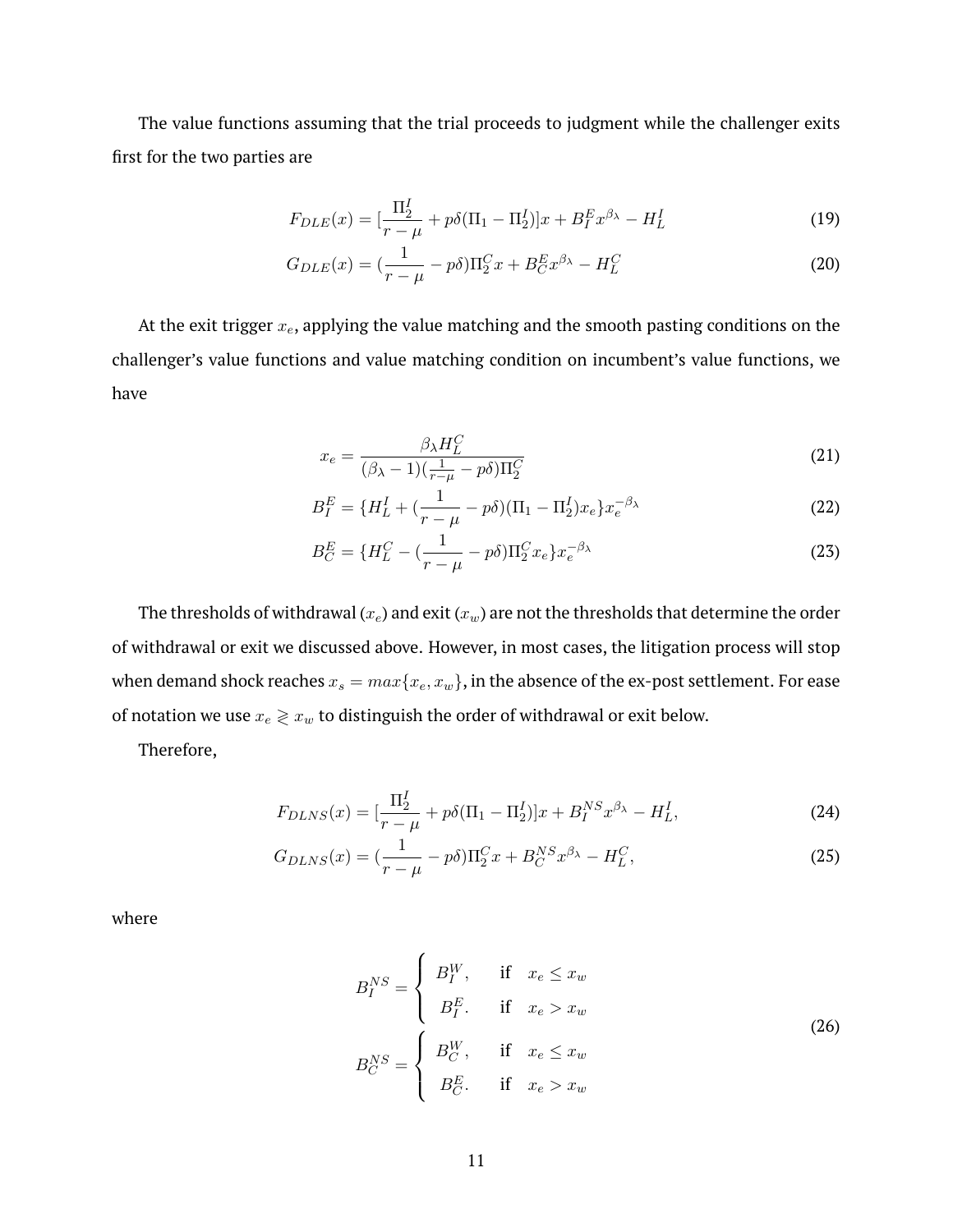# **4.1.3 Ex-post Settlement**

However, the incumbent still has an option instead of withdrawing the lawsuit. He can offer an ex-post settlement with required royalty  $\theta_P$ . In this case, the incumbent can recoup some of his losses by collecting a fraction of the challenger's ongoing profit  $\theta_P \Pi_2^C x.$  Thus, the value functions of both parties after ex-post settlement can be obtained as follows,

$$
F_{SP}(x) = \frac{\Pi_2^I + \theta_P \Pi_2^C}{r - \mu} x - C_{SP}^I,
$$
  
\n
$$
G_{SP}(x) = \frac{(1 - \theta_P)\Pi_2^C}{r - \mu} x - C_{SP}^C,
$$
\n(27)

The value functions during litigation for the two parties assuming the incumbent may offer a ex-post settlement are

$$
F_{DLSP}(x) = \left[\frac{\Pi_2^I}{r - \mu} + p\delta(\Pi_1 - \Pi_2^I)\right]x + B_I^{SP}x^{\beta_\lambda} - H_L^I,
$$
\n(28)

$$
G_{DLSP}(x) = \left(\frac{1}{r-\mu} - p\delta\right) \Pi_2^C x + B_C^{SP} x^{\beta_\lambda} - H_L^C,\tag{29}
$$

To determine the optimal royalty level  $\theta_P$  and the ex-post settlement threshold  $x_{sp}$ , we assume the challenger can choose the threshold of  $x_{sp}(\theta_P)$  at which he accepts the settlement offered by the incumbent, given the royalty level offered by the incumbent  $(\theta_P)$ , while the incumbent determines this royalty  $\theta_P$  by maximizing the value of option to settle taking account of the fact that the settlement threshold varies with the royalty level. The success of settlement depends on the consensus of both parties with the required royalty and settlement timing.

Applying the value matching and smooth pasting conditions on the challenger's value functions and value matching condition on the incumbent's value functions we derive the ex-post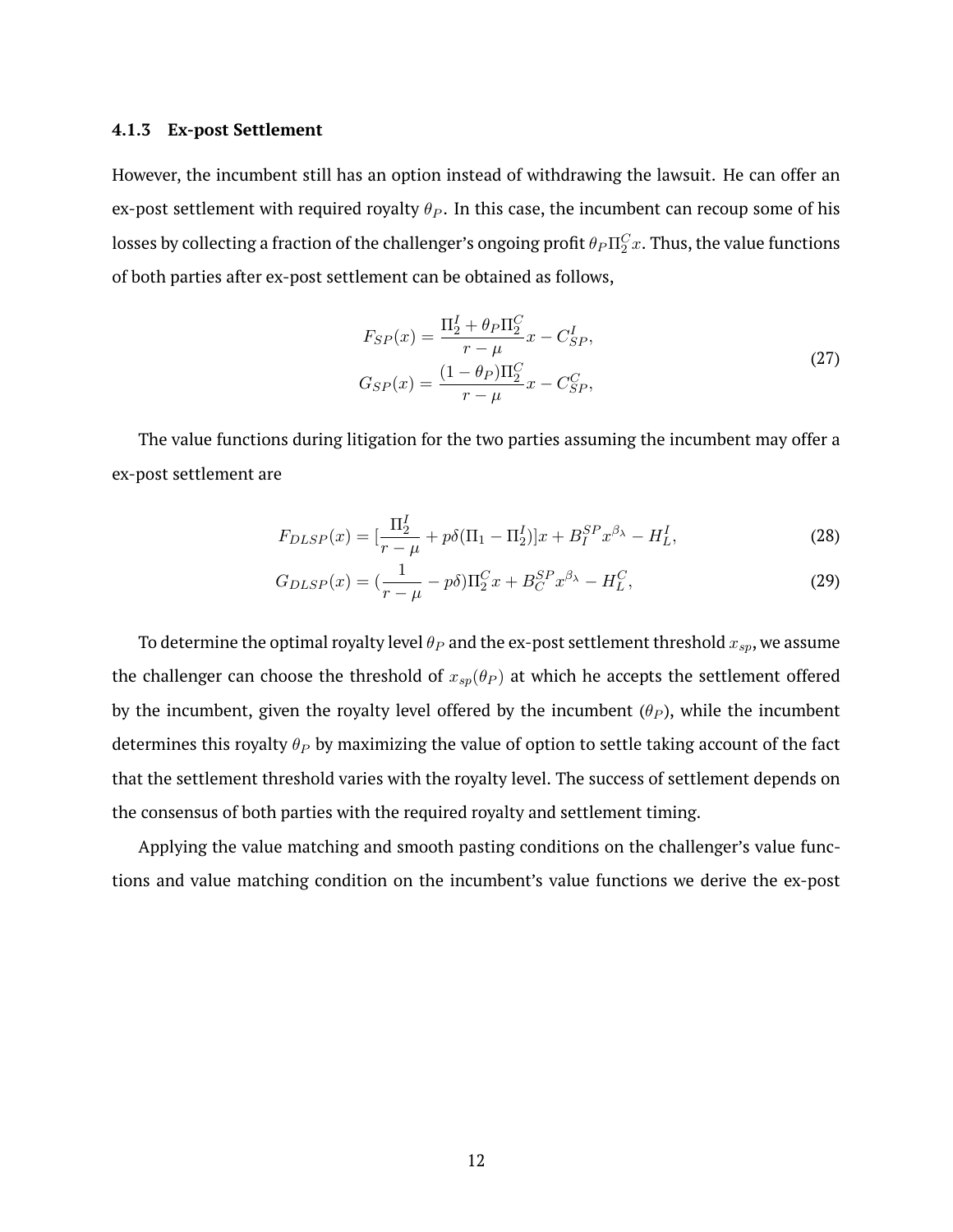settlement trigger and coefficients for both parties for an arbitrary royalty level  $\theta_p{:}^3$  $\theta_p{:}^3$ 

$$
x_{sp}(\theta_P) = \frac{\beta_{\lambda}(H_L^C - C_{SP}^C)}{(\beta_{\lambda} - 1)(\frac{\theta_P}{r - \mu} - p\delta)\Pi_2^C}
$$
(30)

$$
B_I^{SP}(\theta_P) = \{H_L^I - C_{SP}^I + (\frac{\theta_P \Pi_2^C}{r - \mu} - p\delta(\Pi_1 - \Pi_2^I))x_{sp}\}x_{sp}^{-\beta_\lambda}
$$
(31)

$$
B_C^{SP}(\theta_P) = \{H_L^C - C_{SP}^C + (p\delta - \frac{\theta_P}{r - \mu})\Pi_2^C x_{sp}\} x_{sp}^{-\beta_\lambda} \tag{32}
$$

Note that the threshold and value functions of both parties vary with the settlement royalty rate  $\theta_P.$  Maximizing  $B^{SP}_I$  with respect to  $\theta_P,$  the incumbent can obtain a optimal  $\theta_P$  represented by  $\theta_P^*$  that maximizes the incumbent's value during litigation including the option to settle (i.e.,  $F_{DLSP}(x_{sp}, \theta_P^*)$ ).

$$
\theta_P^* = \frac{p\delta(r-\mu)[(H_L^I - C_{SP}^I)\Pi_2^C(\beta_\lambda - 1) + (H_L^C - C_{SP}^C)(\Pi_2^C + (\beta_\lambda - 1)(\Pi_1 - \Pi_2^I))]}{\Pi_2^C[(H_L^I - C_{SP}^I)(\beta_\lambda - 1) + \beta_\lambda(H_L^C - C_{SP}^C)]}
$$
(33)

In order to ensure  $x_{sp}\geq 0$ ,  $\theta_P^*\geq p\delta(r-\mu)$ , thus we have  $\Pi_1>\Pi_2.$  Although this royalty level  $\theta_P^*$ can maximize the  $F_{DLSP}(x_{sp})$ , each parties will agree to the ex-post settlement only if their value including the option to settle is higher than the value to them of not settling during litigation.

The challenger will accept the offer only when his firm value of accepting the incumbent's settlement is higher than the value of not settling during litigation, that is

<span id="page-13-1"></span>
$$
G_{DLSP}(x,\theta_P) \ge G_{D LNS}(x) \tag{34}
$$

This implies,  $\theta_P^*$  should be lower than a maximum  $\theta_P$  denoted as  $\theta_P^{Cmax}$  which satisfies equation [\(34\)](#page-13-1), i.e.,

$$
\theta_P^{Cmax} = \begin{cases}\n p\delta(r-\mu)\left\{1 + (h_L\gamma_c/\Phi)^{1-\frac{1}{\beta_\lambda}}[h_L(1-\beta_\lambda)/\Phi - \beta_\lambda]^{\frac{1}{\beta_\lambda}}\right\}, & \text{if } B_C^{NS} = B_C^W \\
 (1 - p\delta(r-\mu))\gamma_c^{\frac{1-\frac{1}{\beta_\lambda}}{1-\beta_\lambda}} + p\delta(r-\mu), & \text{if } B_C^{NS} = B_C^E\n \end{cases}\n \tag{35}
$$

and

$$
\Phi = \frac{\Pi_2^C}{\Pi_1 - \Pi_2^I}, \quad h_L = \frac{H_L^C}{H_L^I}, \quad \gamma_c = \frac{H_L^C - C_{SP}^C}{H_L^C}.
$$
\n(36)

<span id="page-13-0"></span><sup>&</sup>lt;sup>3</sup>We only consider the case when  $x_{sp} \leq x_l$ .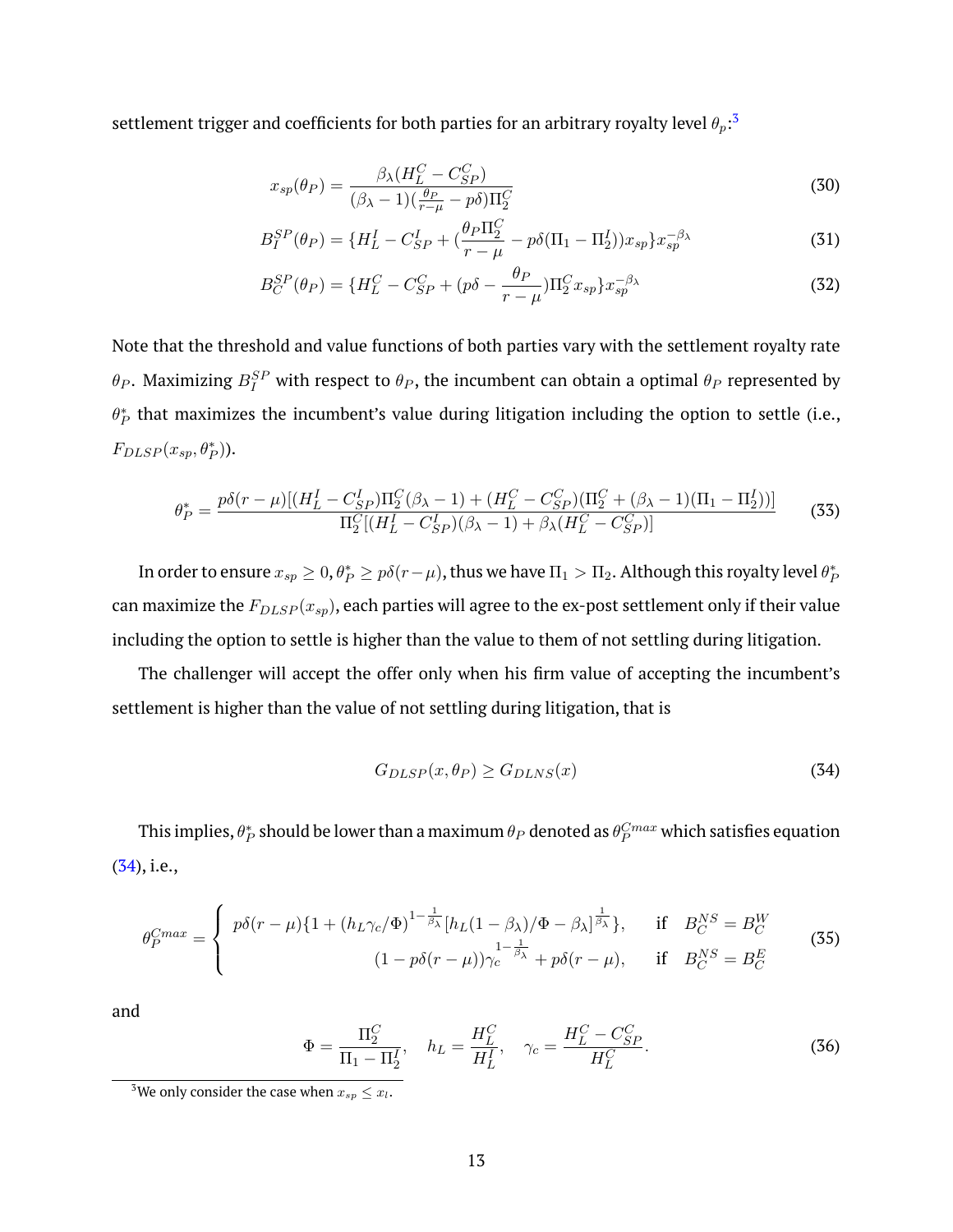Similarly, the incumbent will offer ex-post settlement only if his value including this ex-post settlement is higher than the value of not settling during litigation, that is

<span id="page-14-0"></span>
$$
F_{DLSP}(x,\theta_P) \ge F_{D LNS}(x) \tag{37}
$$

There is a range of  $\theta_P$  denoted as  $\theta^I_P$  satisfies the above equation [\(37\)](#page-14-0) and we define the minimum royalty as  $\theta_P^{Imin}$  and the maximum royalty as  $\theta_P^{Imax}.$ 

When the incumbent withdraws first (i.e  $B_I^{NS} = B_I^W$ ), we simplify the equation [\(37\)](#page-14-0) and obtain

<span id="page-14-1"></span>
$$
[h_c(1-\beta_\lambda)(\frac{\theta_P^I}{r-\mu}-p\delta)-\beta_\lambda(\frac{\theta_P^I}{r-\mu}-p\delta/\Phi)](\frac{\theta_P^I}{r-\mu}-p\delta)^{\beta_\lambda-1}-(\gamma_c h_L)^{\beta_\lambda-1}(p\delta/\Phi)^{\beta_\lambda}\geq 0, \quad (38)
$$

where  $h_c = \frac{H_L^I - C_{SP}^I}{H_L^C - C_{SP}^C}$ .

When the challenger exits first (i.e  $B_I^{NS}=B_I^E$ ), we simplify the equation [\(37\)](#page-14-0) and obtain

<span id="page-14-2"></span>
$$
\left[h_c\left(\frac{\theta_P^I}{r-\mu}-p\delta\right)+\frac{\beta_\lambda}{\beta_\lambda-1}\left(\frac{\theta_P^I}{r-\mu}-\frac{p\delta}{\Phi}\right)\right]\left(\frac{\theta_P^I}{r-\mu}-p\delta\right)^{\beta_\lambda-1}-(\gamma_c)^{\beta_\lambda-1}\left(\frac{1}{r-\mu}-p\delta\right)^{\beta_\lambda}\left(\frac{1}{h_L}+\frac{\beta_\lambda}{(\beta_\lambda-1)\Phi}\right)\geq 0.\tag{39}
$$

We define the maximum royalty in ex-post settlement as  $\theta_P^{max}$ , which is determined by the challenger or the incumbent, that is

$$
\theta_P^{max} = \min\{\theta_P^{Cmax}, \theta_P^{Imax}\}\tag{40}
$$

Therefore, the two parties can reach an agreement of ex-post settlement if  $\theta_P^{Imin} \leq \theta_P^* \leq \theta_P^{max}$ and the royalty required by the incumbent is  $\theta_P^*$  , but ex-post settlement may will not occur if  $\theta_P^{max}<\theta_P^{Imin}$  or if there is no solution for equation [\(38\)](#page-14-1) or [\(39\)](#page-14-2), which means  $\theta_P^{Imin}$  and  $\theta_P^{Imax}$  do not exist.

### **4.2 Before Litigation**

After the challenger infringes the incumbent' patent, he earns a duopoly profit  $\Pi_2^C x$  while the incumbent's profit decreases to  $\Pi^I_2 x.$  When the incumbent has identified the infringement, they can choose to litigate. We denote the demand level x when the incumbent chooses to start litigation by  $x_l$  and use  $F_{BL}(x)$  and  $G_{BL}(x)$  to denote the values for incumbent and challenger before the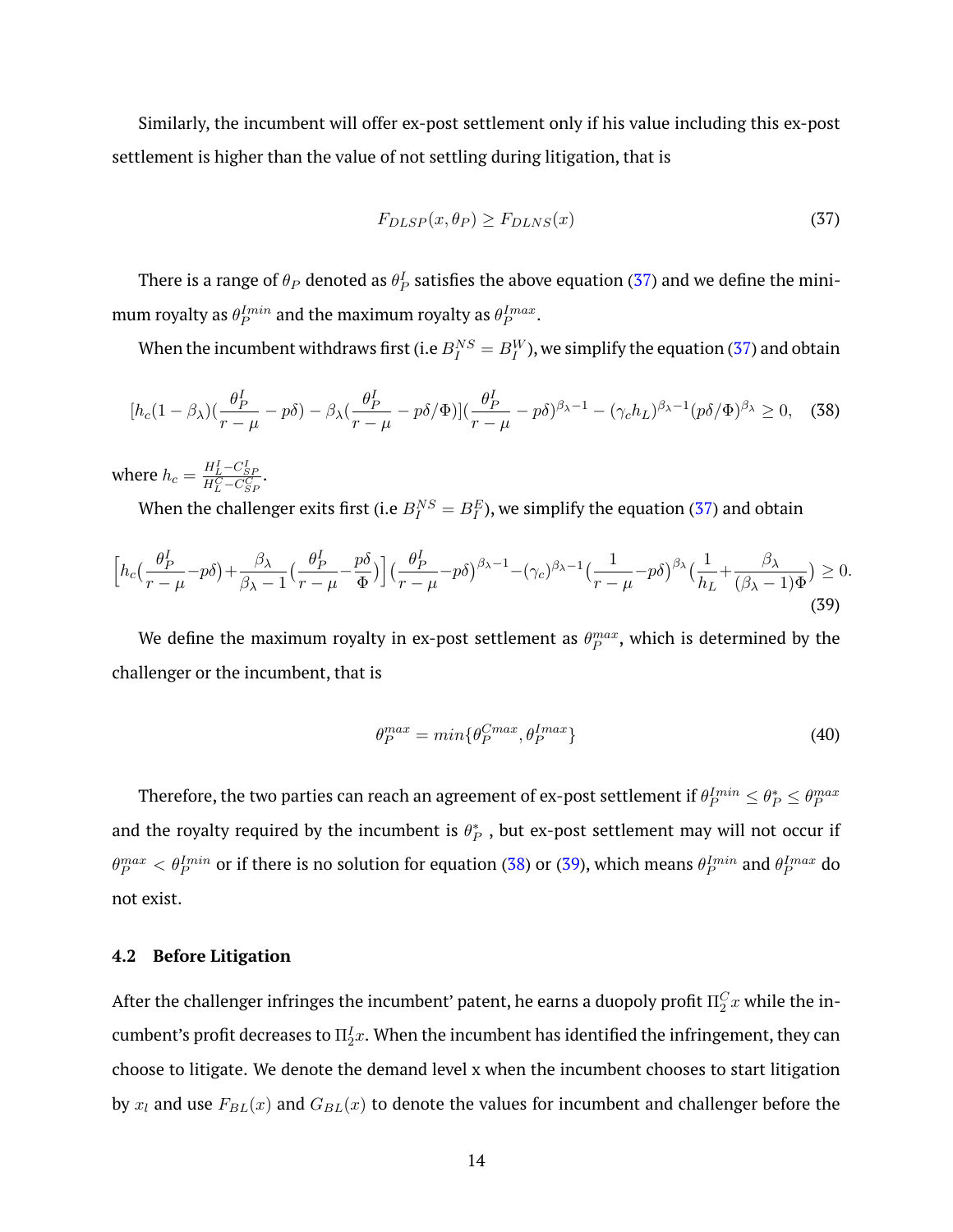litigation. The value function before litigation for two parties have general solutions

$$
F_{BL}(x) = \frac{\Pi_2^L x}{r - \mu} + A_I^{BL} x^{\alpha} + B_I^{BL} x^{\beta},
$$
  
\n
$$
H_{BL}(x) = \frac{\Pi_2^C x}{r - \mu} + A_C^{BL} x^{\alpha} + B_C^{BL} x^{\beta},
$$
\n(41)

where

$$
\alpha = \frac{1}{2} - \frac{\mu}{\sigma^2} + \sqrt{(\frac{1}{2} - \frac{\mu}{\sigma^2})^2 + \frac{2r}{\sigma^2}} > 1,
$$
  

$$
\beta = \frac{1}{2} - \frac{\mu}{\sigma^2} - \sqrt{(\frac{1}{2} - \frac{\mu}{\sigma^2})^2 + \frac{2r}{\sigma^2}} < 0,
$$

When the demand shock decreases to zero, both parties earn zero profit, so we have the boundary conditions

$$
F_{BL}(0) = G_{BL}(0)
$$

Then, we have  $B_I^{BL} = B_C^{BL} = 0.$  Thus, the value functions for both parties before litigation are

$$
F_{BL}(x) = \frac{\Pi_2^L x}{r - \mu} + A_I^{BL} x^{\alpha},
$$
  
\n
$$
G_{BL}(x) = \frac{\Pi_2^C x}{r - \mu} + A_C^{BL} x^{\alpha}.
$$
\n(42)

Similar to the during litigation case in section [4.1,](#page-7-1) the arbitrary constants  $A_I^{BL}$  and  $A_C^{BL}$  can only be determined after deriving the value functions for the two possible outcomes, i.e. litigation and ex-ante settlement. Here, we denote by  $A_I^L$  and  $A_C^L$  are arbitrary constants of the incumbent and the challenger when litigation is the outcome (i.e. when the incumbent chooses to litigate rather than settle ex-ante), and  $F_{BLL}(x)$  and  $G_{BLL}(x)$  are the corresponding value functions.  $A_I^{SA}$ and  $A_C^{SA}$  are the arbitrary constants of the incumbent and the challenger when the outcome is ex-ante settlement and  $F_{BLSA}(x)$  and  $G_{BLSA}(x)$  are the corresponding value functions.

The incumbent is the party who decides to litigate or offer an ex-ante settlement. Following the same method as discussed above, we obtain the arbitrary constants of the value functions before litigation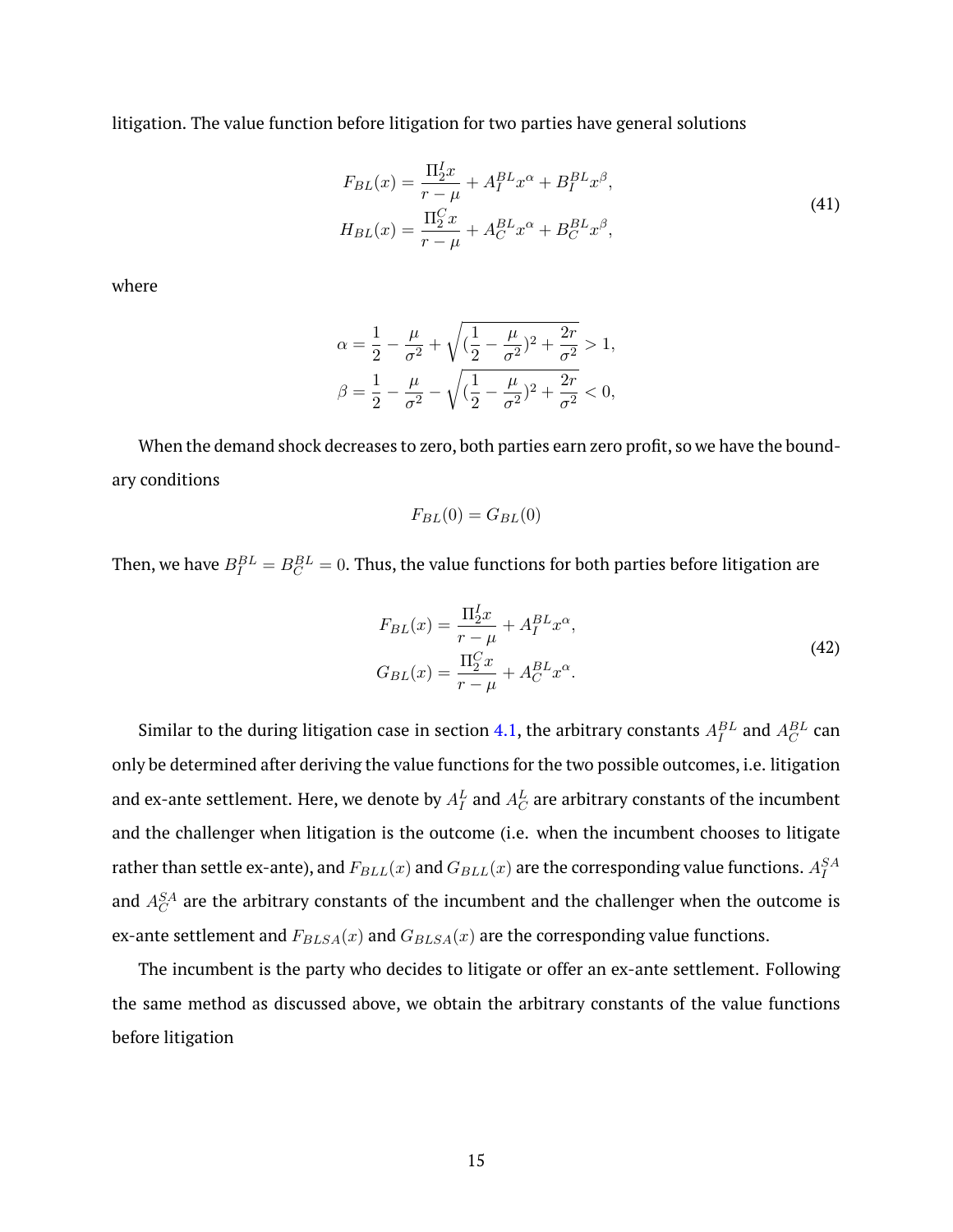$$
A_I^{BL} = \max\{A_I^L, A_I^{SA}\}
$$

$$
A_C^{BL} = \begin{cases} A_C^L, & \text{if } A_I^{BL} = A_I^L\\ A_C^{SA}. & \text{if } A_I^{BL} = A_I^{SA} \end{cases}
$$
(43)

# **4.2.1 Litigation**

During litigation, the value functions of two parties are

$$
F_{DL}(x) = \left[\frac{\Pi_2^I}{r - \mu} + p\delta(\Pi_1 - \Pi_2^I)\right]x + B_I^{DL}x^{\beta_\lambda} - H_L^I,
$$
  
\n
$$
G_{DL}(x) = \left(\frac{1}{r - \mu} - p\delta\right)\Pi_2^Cx + B_C^{DL}x^{\beta_\lambda} - H_L^C,
$$
\n(44)

Before litigation, the value functions with the option to litigate of the two parties are

$$
F_{BLL}(x) = \frac{\Pi_2^L x}{r - \mu} + A_I^L x^{\alpha},
$$
  
\n
$$
G_{BLL}(x) = \frac{\Pi_2^C x}{r - \mu} + A_C^L x^{\alpha}.
$$
\n(45)

Applying value matching and smooth-pasting conditions on the incumbent's value functions and value-matching on the challenger's value functions, we have that  $x_l$  satisfies the following equation,

$$
(\alpha - 1)x_{l}p(\Pi_{1} - \Pi_{2}^{I})\delta + (\alpha - \beta_{\lambda})B_{I}^{DL}x_{l}^{\beta_{\lambda}} - \alpha H_{L}^{I} = 0, \qquad (46)
$$

and the values of the arbitrary constants for the two parties

$$
A_I^L = \{p(\Pi_1 - \Pi_2^I)\delta x_l + B_I^{DL}x_l^{\beta_{\lambda}} - H_L^I\}x_l^{-\alpha},
$$
  
\n
$$
A_C^L = \{-p\delta\Pi_2^C x_l + B_C^{DL}x_l^{\beta_{\lambda}} - H_L^C\}x_l^{-\alpha}.
$$
\n(47)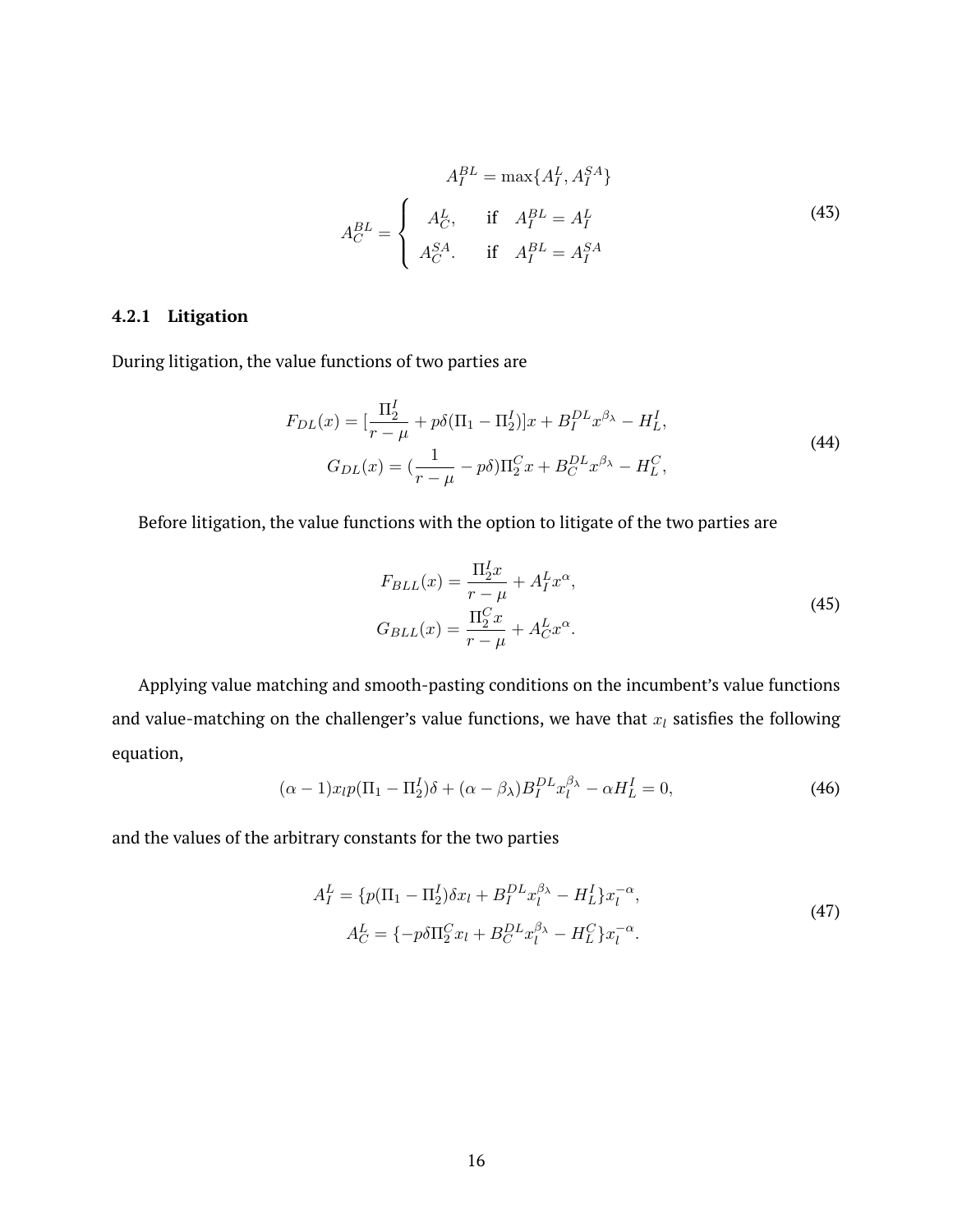# **4.2.2 Ex-ante Settlement**

Instead of litigation, the incumbent can also offer an ex-ante settlement to the challenger. In this case, the value functions of the two parties are

$$
G_{SA}(x, \theta_A) = \frac{(1 - \theta_A)\Pi_2^C}{r - \mu} x - C_{SA}^C,
$$
  
\n
$$
F_{SA}(x, \theta_A) = \frac{\Pi_2^I + \theta_A \Pi_2^C}{r - \mu} x - C_{SA}^I.
$$
\n(48)

The value function with the option to settle before litigation of two parties are

$$
F_{BLSA}(x) = \frac{\Pi_2^I x}{r - \mu} + A_I^{SA} x^{\alpha},
$$
  
\n
$$
G_{BLSA}(x) = \frac{\Pi_2^C x}{r - \mu} + A_C^{SA} x^{\alpha}.
$$
\n(49)

Based on the same method as ex-post settlement, we assume the challenger chooses the optimal threshold given the incumbent's royalty level offered  $\theta_A$ . The challenger's value function then satisfies the value matching condition

$$
G_{BLSA}(x) = G_{SA}(x, \theta_A).
$$

which gives

$$
A_C^{SA}(x_{sa}, \theta_A) = -(\frac{\theta_A \Pi_2^C}{r - \mu} x_{sa} + C_{SA}^C) x_{sa}^{-\alpha} < 0.
$$
 (50)

This indicates the challenger's value incorporating the possibility of ex-ante settlement  $G_{BLSA}$ is smaller than the ongoing duopoly value  $\frac{\Pi_2^c x}{r-\mu}$  $\frac{115x}{r-\mu}.$  Since  $A_C^{SA}$  is negative, the challenger's value function is concave and cannot be maximized by the smooth-pasting condition.

Maximizing this constant  $A_C^{SA}(x_{sa},\theta_A)$  with respect to  $x_{sa}$  given the royalty level  $\theta_A$ , we have

$$
\frac{\partial}{\partial x_{sa}} A_C^{SA}(x_{sa}|\theta_A) = (\alpha - 1)\frac{\theta_A \Pi_2^C}{r - \mu} x_{sa}^{-\alpha} + \alpha C_{SA}^C x_{sa}^{-\alpha - 1} > 0
$$

This implies that the gap between the duopoly value  $\frac{\Pi_2^c x}{x-d}$  $\frac{m_2 x}{r-\mu}$  and value including the ex-ante settlement option  $G_{BLSA}$  narrows when  $x_{sa}$  increases. The challenger prefers to wait as long as possi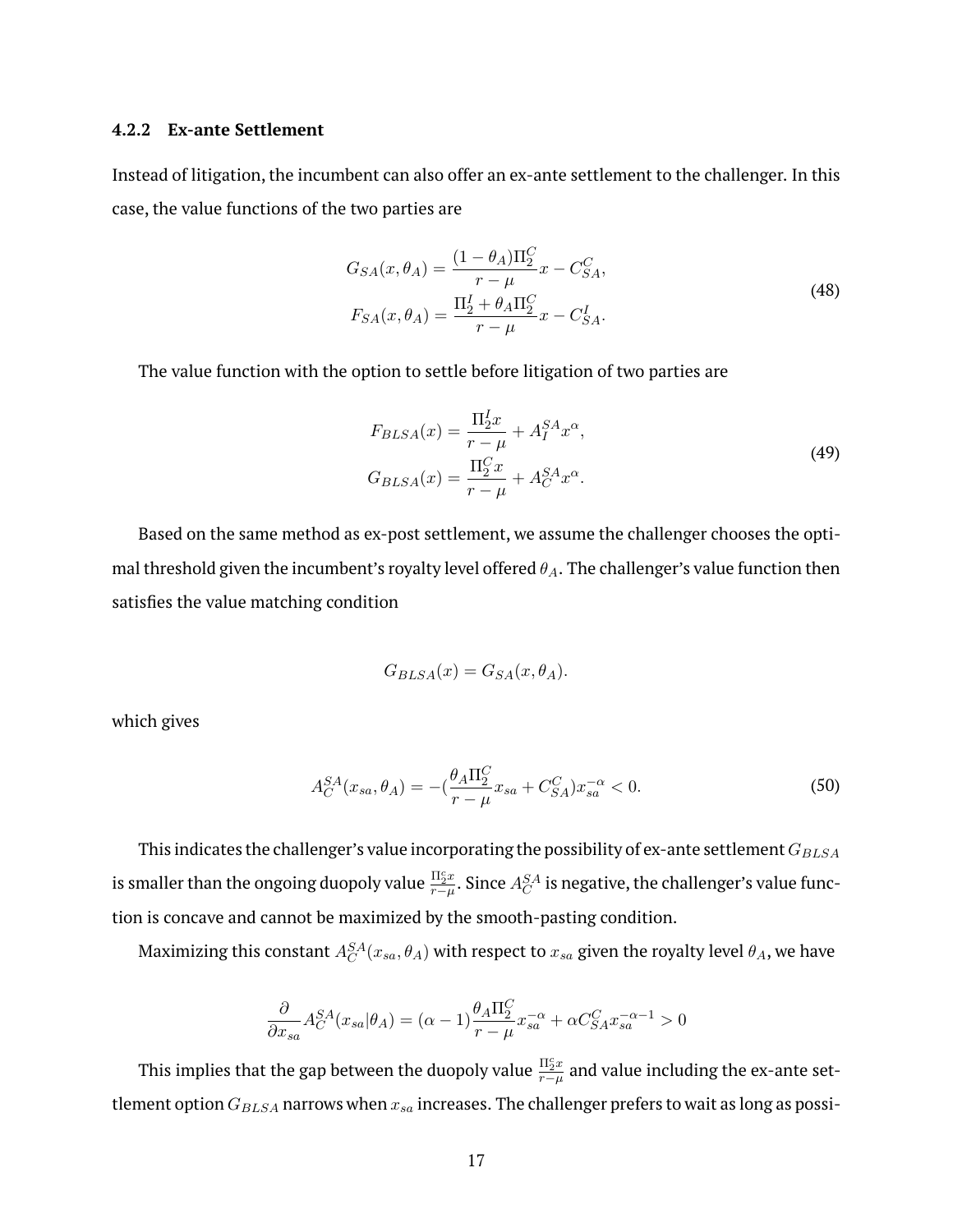ble before agreeing to settle ex-ante. however, ex-ante settlement must be agreed before litigation commenced. This imposes an upper bound on ex-ante settlement threshold  $x_{sa} \leq x_l$ . Together implies the challenger will wait until  $x_l$  before accepting ex-ante settlement.

In addition, the challenger will accept ex-ante settlement offer when his firm value assuming ex-ante settlement is higher than his value if he rejects and the incumbent proceeds to litigation, that is

$$
G_{BLSA}(\theta_A, x) \ge G_{BLL}(x) \tag{51}
$$

From which we can obtain a maximum royalty level that the challenger will be willing to accept

$$
\theta_A^{Cmax} = -\frac{r - \mu}{x_{sa}\Pi_2^C} (A_C^L x_{sa}^\alpha + C_{SA}^C)
$$
\n
$$
\tag{52}
$$

On the other hand, the incumbent will offer ex-ante settlement only when his value including the option to settle ex-ante is higher than his value incorporating the option to litigate, that is

$$
F_{BLSA}(\theta_A, x) \ge F_{BLL}(x) \tag{53}
$$

which gives the minimum royalty level that the incumbent requires

$$
\theta_A^{Imin} = \frac{r - \mu}{x_{sa} \Pi_2^C} (A_I^L x_{sa}^\alpha + C_{SA}^I)
$$
\n(54)

The incumbent's value function satisfies the value-matching condition  $F_{BLSA}(x_{sa}) = F_{SA}(\theta_A|x_{sa})$ , which gives

$$
A_I^{SA}(\theta_A|x_{sa}) = \left(\frac{\theta_A \Pi_2^C}{r - \mu} x_{sa} - C_{SA}^C\right) x_{sa}^{-\alpha}.
$$
\n
$$
(55)
$$

The incumbent will choose the optimal  $\theta_A^*$  by maximizing  $A_I^{SA}(\theta_A|x_{sa})$  at  $x_{sa}=x_l.$  We have

$$
\frac{\partial}{\partial \theta_A} A_I^{SA}(\theta_A | x_l) = \frac{\Pi_2^C}{r - \mu} x_l^{1 - \alpha} > 0,
$$

which indicates that incumbent's value with ex-ante settlement option increases with  $\theta_A$ . The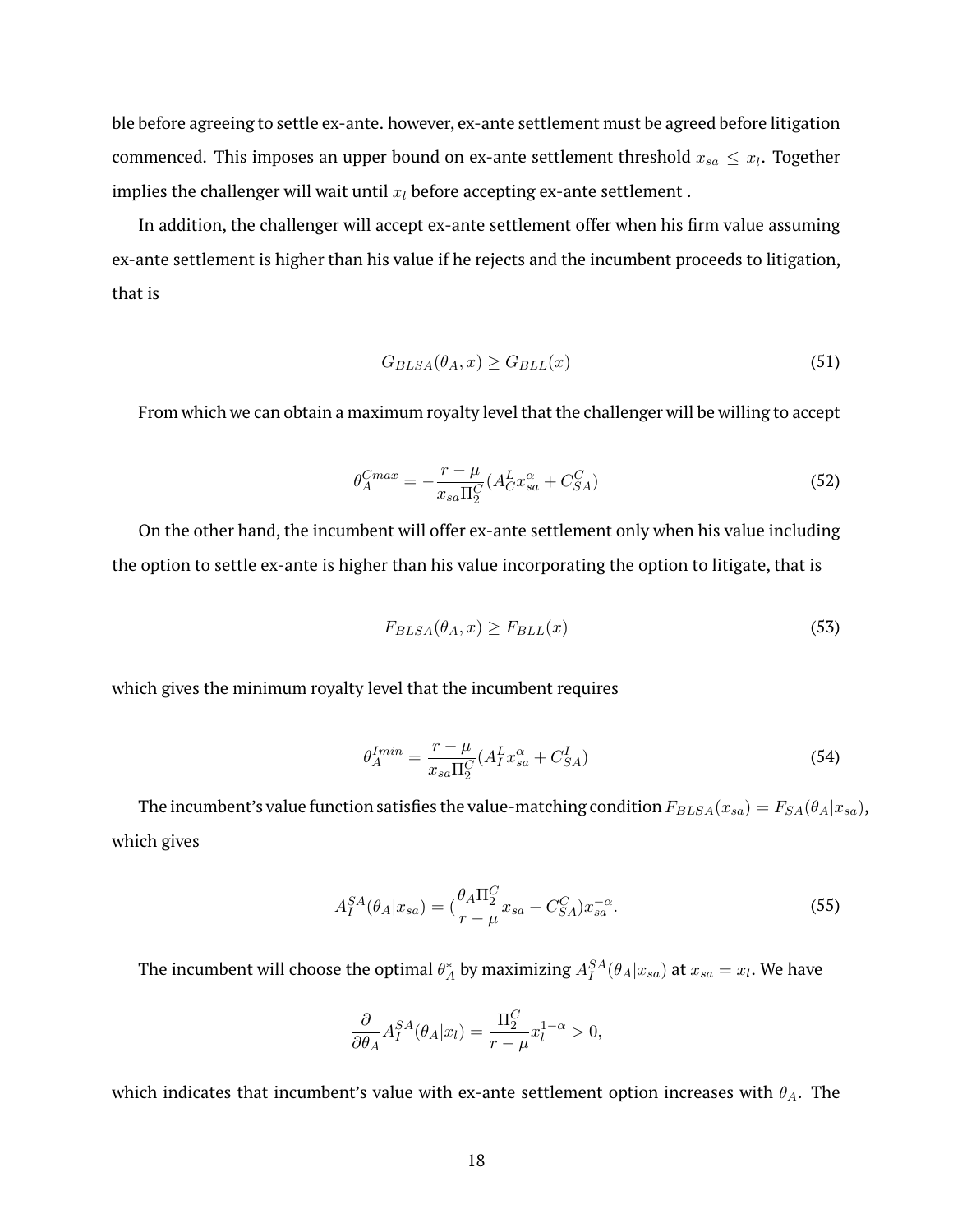incumbent thus chooses the maximum royalty level which the challenger will accept (i.e  $\theta^*_A =$  $\theta_A^{Cmax}$ ).

In sum, there is the possibility of ex-ante settlement if  $\theta_A^{I min} \leq \theta_A^{C max}$ , in which case royalty level chosen by the incumbent is  $\theta^*_A=\theta_A^{Cmax}$ , but the there is no settlement if  $\theta_A^{Imin}>\theta_A^{Cmax}.$ 

# <span id="page-19-0"></span>**5 Comparative Statics and their discussions**

In this section, we investigate the possible outcomes arising from the model above and study the impact of different parameters on these outcomes.

Our base case parameter values are shown in Table [1.](#page-37-0) Here, we assume a moderate market scenario with the risk-free rate  $r = 0.05$ , the growth rate  $\mu = 0.02$ , and the volatility  $\sigma = 0.3$ . Consistent with the US patent legal system, we assume the average duration of litigation is 2.5 years and the probability of patent validity  $p$  is 0.5. We assume the costs of litigation and settlement are equal for both parties, but that competition reduces the overall market profit, so  $\Pi_1(=1.2) > \Pi_2(=1)$ and the duopoly profits are asymmetric with  $\Pi_2^C=0.3$  and  $\Pi_2^I=0.7.$  This represents an infringement where the challenger's product is a close substitute.

We measure the relative impact of the infringement on the challenger's and incumbent's profits via the gain-to-loss ratio defined as  $\Phi=\frac{\Pi_2^C}{\Pi_1-\Pi_2^I}$ , which measures the challenger's value from sales of the substitute product as a proportion of the loss to the incumbent due to reduced sales. We assume competition reduces overall income, so  $\Phi \leq 1$ . Note in [Jeon](#page-29-6) [\(2015\)](#page-29-6),  $\Pi_1 = \Pi_2$  which indicates no overall loss in market value from infringement. In contrast, we find that the gain-to-loss ratio is a key determinant of whether settlement occurs. We vary the gain-to-loss ratio by keeping fixed the duopoly profits of the two parties after infringement and varying the monopoly profit before infringement  $\Pi_1$ . Low gain-to-loss ratios thus correspond to situations where the overall profitability of the industry declined significantly after entry by a competitor,  $\Pi_2 \ll \Pi_1$ , due to stiff competition and/or close substitute products, whereas high gain-to-loss ratios suggest the competitor's entry into the market had relatively little impact on the incumbent's profits, perhaps because of greater differentiation between the competing products. Low gain-to-loss ratios limit the capacity for settlement, since the lower the gain-to-loss ratio, the less likely the challenger will be able to recompense the incumbent for his loss due to infringement by paying royalties.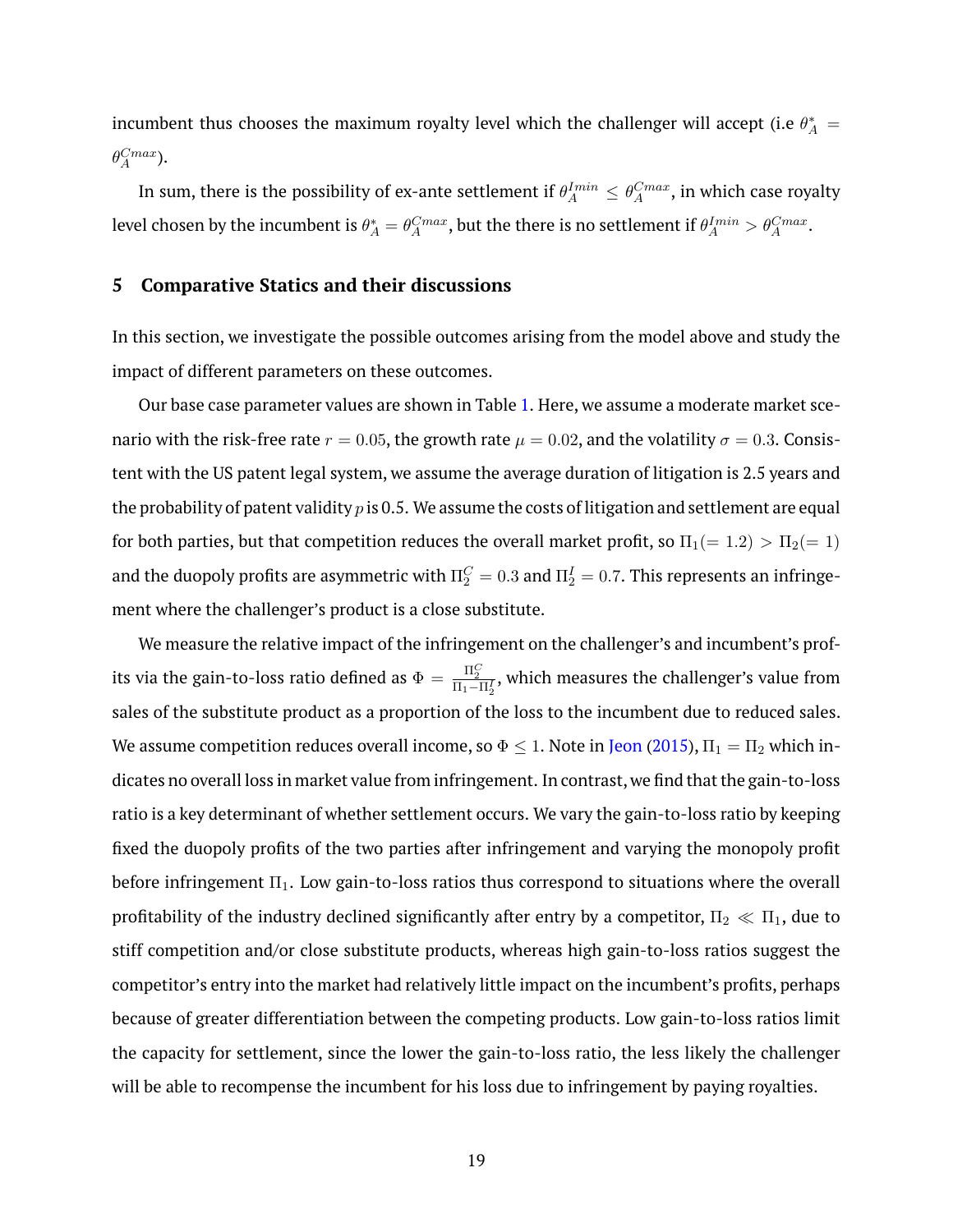The second key determinant of settlement feasibility is the potential for cost savings from settlement. Litigation incurs a continuing cost, which in present value terms is greater then the overall costs of settlement, both for each party and overall. We allow the cost saving from settlement ( $H_L - C_S$ ) to differ between incumbent and challenger, and measure the relative cost savings as  $rcs = \frac{H_L^C - C_S^C}{H_L^I - C_S^I}$ . We find this is an important determinant of the timing of settlement, i.e. before or after commencement of litigation proceedings. Costs of settlement and litigation for both parties were assumed symmetric in [Jeon](#page-29-6) [\(2015\)](#page-29-6). We vary the relative cost savings by fixing the settlement costs of the two parties and the challenger's litigation cost  $H_L^C$  and changing the incumbent's litigation cost  $H_L^I.$  Thus low relative cost savings correspond to high litigation costs for the incumbent and therefore also high overall cost savings from settlement. Higher relative cost savings increase the challenger's incentive to settle but decrease the incumbent's incentive to settle. Due to these opposing effects, settlements are likely to occur when the relative cost savings are around 1.

# [Insert Table [1](#page-37-0) here.]

#### <span id="page-20-0"></span>**5.1 Royalties in Settlement**

In this section, we investigate how the characteristics of patent litigation affect the capacity for settlement, i.e. whether the two parties will reach a settlement; the timing of settlement, i.e. whether such a settlement will occur before or after litigation has commenced (ex-ante or ex-post settlement); and the royalty payment if a settlement is feasible.

Recall the range of the royalty levels for ex-post settlement discussed in section [4.1.3.](#page-11-0) A minimum ex-post royalty level is required by the incumbent to compensate them for giving up the option of continuing with the litigation. There is also a maximum feasible ex-post royalty level which can in principle be determined by either the incumbent or the challenger because of the two possibilities as to why settlement may not occur. When the challenger exits first, the maximum royalty determined by the incumbent is always lower than the maximum royalty the challenger is willing to pay because in this case, the challenger is willing to pay more in order to avoid exit. On the other hand, when the incumbent withdraws first, the maximum royalty of the challenger will be lower than the maximum royalty determined by the incumbent as the challenger is in a better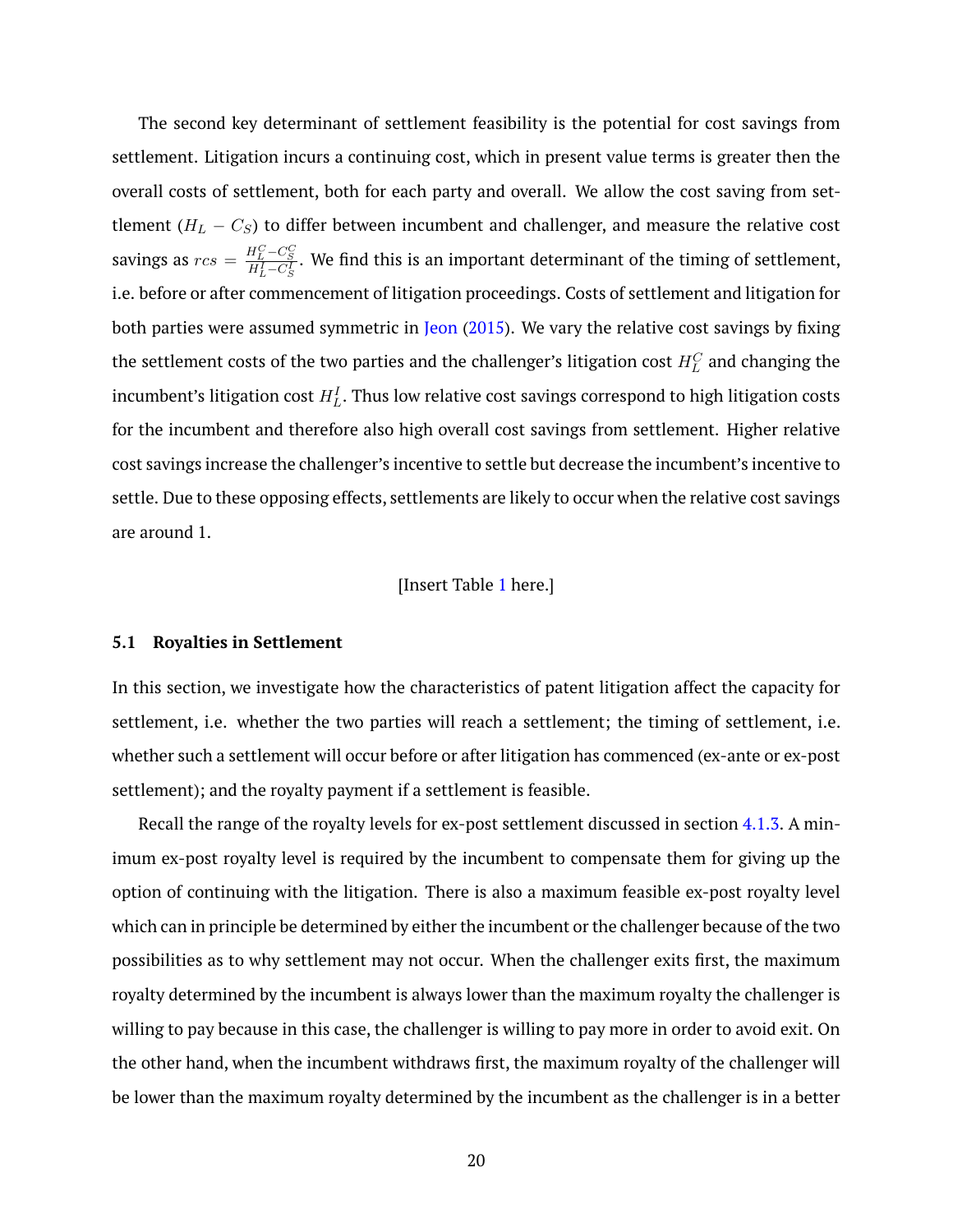position to pay less.

Therefore,

$$
\theta_P^{max} = \begin{cases}\n\theta_P^{Cmax}, & \text{if the incumbent withdrawals first} \\
\theta_P^{Imax}, & \text{if the challenge exits first.} \\
\end{cases}
$$
\n(56)

Ex-post settlement is thus feasible if  $\theta_P^{min}\leq \theta_P^{max}$ ; otherwise litigation will proceed until either the challenger exits, the incumbent withdraws from the litigation or judgment occurs.

Figure [2](#page-31-0) shows how the minimum, maximum and optimal ex-post royalty levels change with the relative cost savings when the gain-to-loss ratio is 0.6. The red dotted line denotes the maximal royalty required by the incumbent and the red dashed line represents the maximal royalty determined by the challenger. The solid red line  $=min(\theta_P^{Cmax},\theta_P^{Imax})$  is the maximum royalty for ex-post settlement. The jump in the maximal royalty occurs because of the switching of the order of leaving the market. We use 'W' to denote the case when the incumbent withdraws first and 'Exit' to represent the case when the challenger exits first. The blue line is the minimum royalty determined by the incumbent and the green line is the optimal royalty that maximizes the incumbent's firm value.

The figure shows that ex-post settlement is likely to happen when the relative cost savings is around 1 as suggested before. In this region, the optimal royalty is in between the maximum and minimum royalty that are both determined by the incumbent. When the relative cost savings are too high, i.e. the challenger's cost savings are much greater than the incumbent's, the incumbent has lower cost savings from settlement and there is no royalty for which his value of settling is higher than the value of not settling (equation [\(39\)](#page-14-2) has no solution). Therefore, there is no offer in this area. When the relative cost savings are low, although the incumbent can save a lot through settlement and is thus willing to make an offer, the challenger's cost savings from settlement are relatively low. The maximum royalty that the challenger is willing to pay is thus much lower than the minimum royalty required by the incumbent, so the offer is rejected by the challenger. Hence, although we have two regions where the agreement of ex-post settlement cannot be reached, the reasons are different.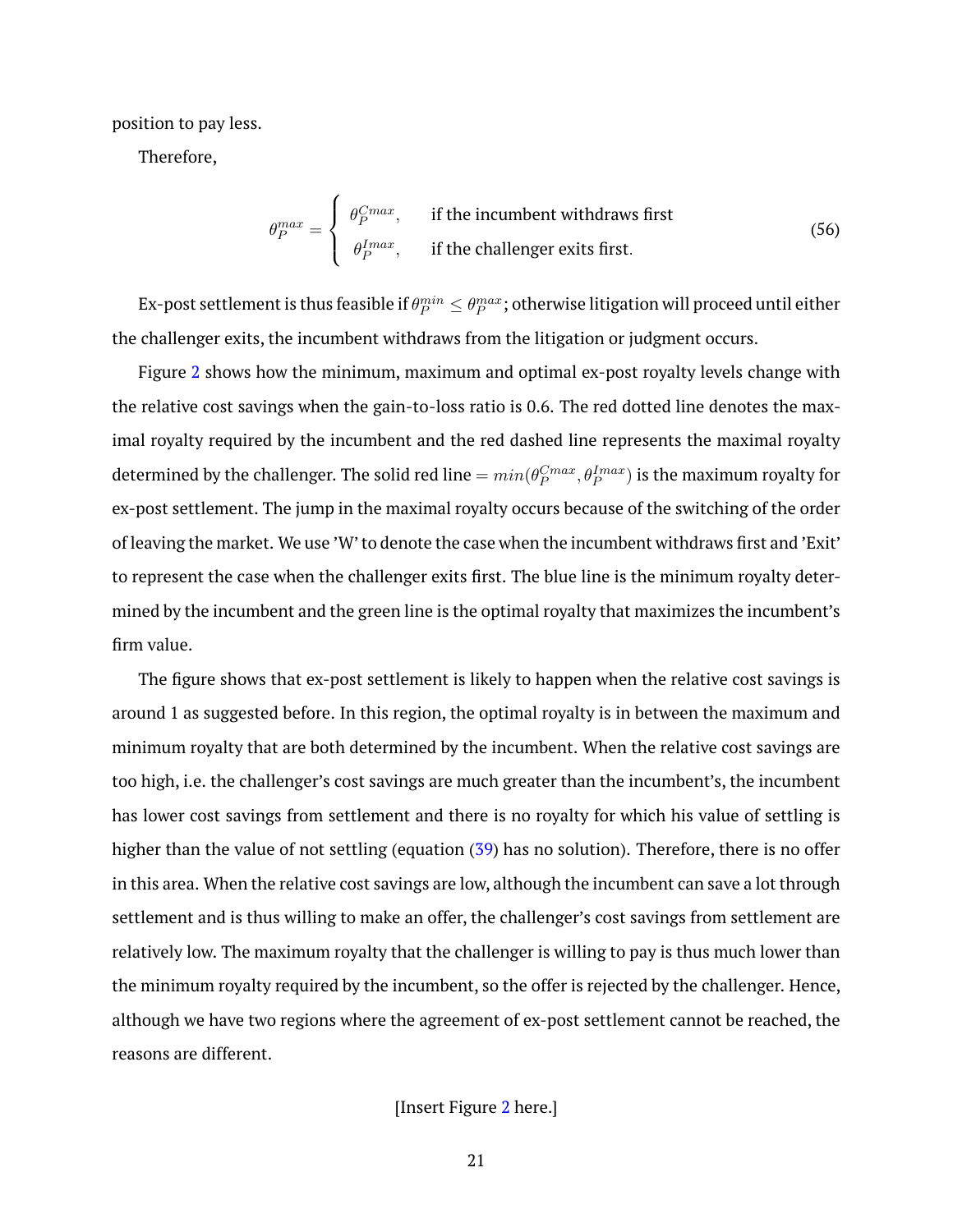Figure [3](#page-32-0) shows how the ex-post royalties vary with the gain-to-loss ratio when the relative cost savings equal 1. We use a black dashed line to represent the change in the order of firms exiting the market (i.e either the incumbent withdraws first or the challenger exits first). When the gain-to-loss ratio is high, which indicates the challenger's increase in value is a relatively high proportion of the loss to the incumbent due to infringement, both the incumbent and the challenger have the incentive to settle because of the high litigation cost, and the challenger's profits are sufficiently high that a settlement can be reached which is beneficial to both parties. However, when the gain-to-loss ratio is low, i.e. the challenger's profit from infringement is a small proportion of the incumbent's loss from infringement, the incumbent's value of continuing with litigation to recover that loss is relatively high. Thus the capacity of the challenger to pay sufficiently high royalties to compensate the incumbent for giving up the option of continuing to judgment is limited: it is not worthwhile for the incumbent to make a settlement offer.

# [Insert Figure [3](#page-32-0) here.]

We also examine ex-ante royalties. We focus on the area of ex-post settlement in Figure [3,](#page-32-0) and find ex-ante settlement arises in the middle of this parameter region as shown in Figure [4.](#page-33-0) In this case, there is a maximum royalty that the challenger is willing to pay and a minimum royalty that the incumbent is willing to offer. We show that when the gain-to-loss ratio is high, which implies the challenger's profit from infringement is a relatively high proportion of the incumbent's loss from infringement, both parties are willing to settle ex-ante to avoid the high litigation cost and share the market profit. However, when the gain-to-loss ratio is close to 1, the challenger's profit is of a similar magnitude to the incumbent's loss. For these parameter values the incumbent will withdraw before the challenger would exit. In this case, ex-ante settlement will be rejected by the challenger, even though the incumbent is willing to offer. This case can occur when the challenger sells a highly differentiated product, making the overall profit after infringement  $\Pi_2$  very close to the monopoly profit earned by the incumbent before infringement  $\Pi_1$ .

[Insert Figure [4](#page-33-0) here.]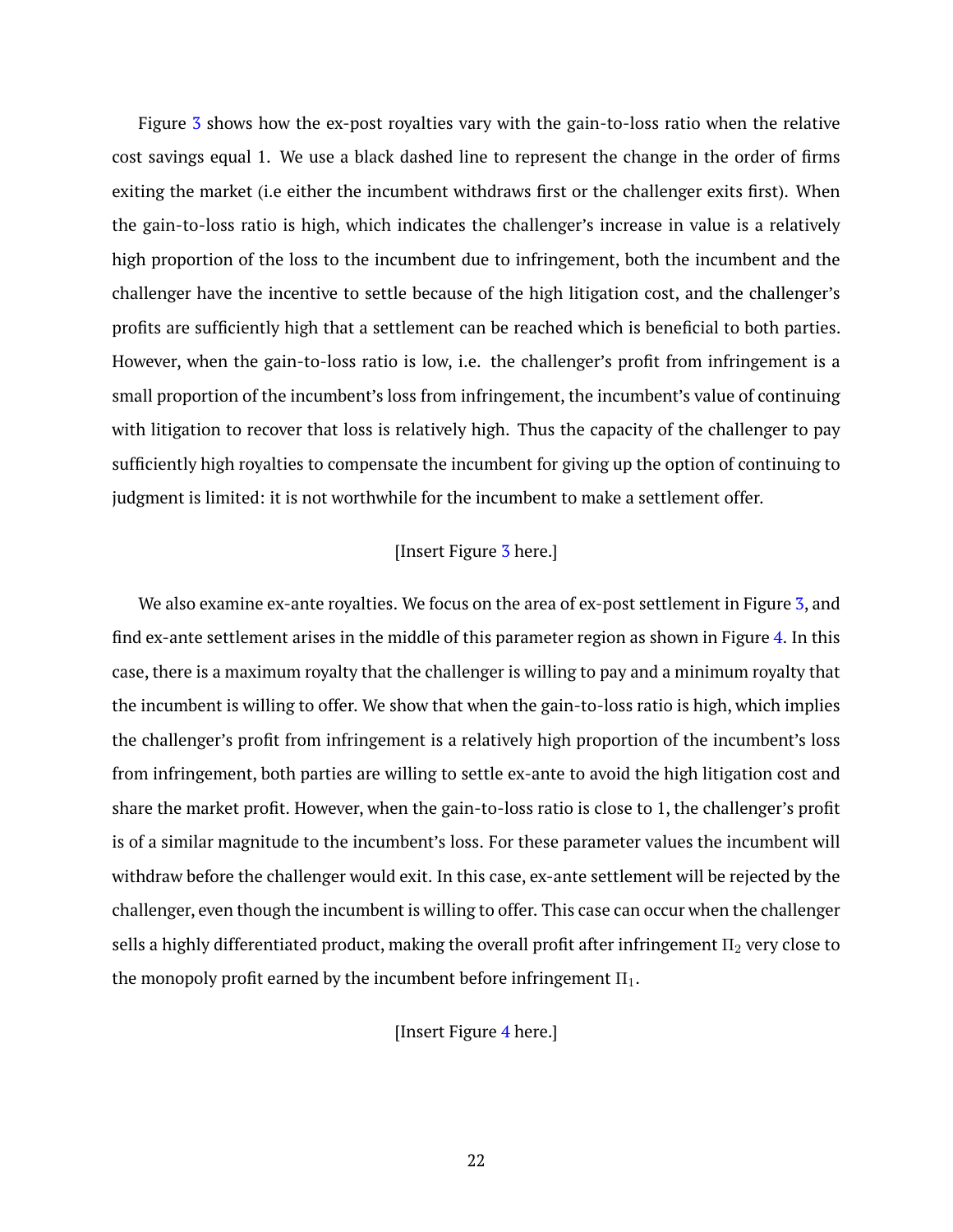#### **5.2 Outcomes: Settlement vs Continuing to litigate**

#### **5.2.1 Gain-to-loss Ratio and Relative Cost Savings**

Figure [5](#page-34-0) shows outcomes arising from different combinations of the gain-to-loss ratio  $\Phi$  and relative cost savings rcs. Above the dashed line, the challenger exits first. Below the dashed line, the incumbent withdraws first. The green line is the incumbent's decision line to make an ex-post settlement: on the left-hand side of the green line, there is no offer; whereas on the right-hand side of the green line, the incumbent is willing to offer ex-post settlement. The red line is the challenger's decision line to accept the ex-post settlement: below the red line, ex-post settlement offered by the incumbent is rejected by the challenger; and above the red line, the ex-post offer made by the incumbent is accepted by the challenger. Finally, the blue line is the incumbent's decision line to make an ex-ante settlement: Inside the region that surrounded by the blue line, ex-ante settlement rather than litigation will occur. As the challenger will always accept if the incumbent offers, there is no decision line of ex-ante settlement for the challenger. This is because the incumbent will only offer the ex-ante settlement when his value of litigation is lower than his value of settling. For the challenger  $A_C^L = A_C^{SA}$  for all cases, so the challenger is indifferent between accepting the offer or rejecting the offer.

## [Insert Figure [5](#page-34-0) here.]

To understand the impact of the gain-to-loss ratio, consider the impact of changing the monopoly profit on the gain-to-loss ratio and the incumbent's and challenger's incentives to settle vs continuing to litigate respectively. Increasing the monopoly profit increases the incumbent's loss from infringement, which decreases the gain-to-loss ratio. It also increases the incumbent's expected payoff from litigation and thus increases the incumbent's value of not settling. Since the incumbent will only choose to settle if the value of settling exceeds the value of continuing to litigate, this increases the minimum royalty required to induce the incumbent to make an ex-post settlement offer, but also decreases the incumbent's maximum feasible royalty offer (See Figure [3\)](#page-32-0).

The incumbent's maximum feasible royalty level arises because increasing the royalty level decreases the threshold at which the challenger agrees to the settlement. A higher royalty level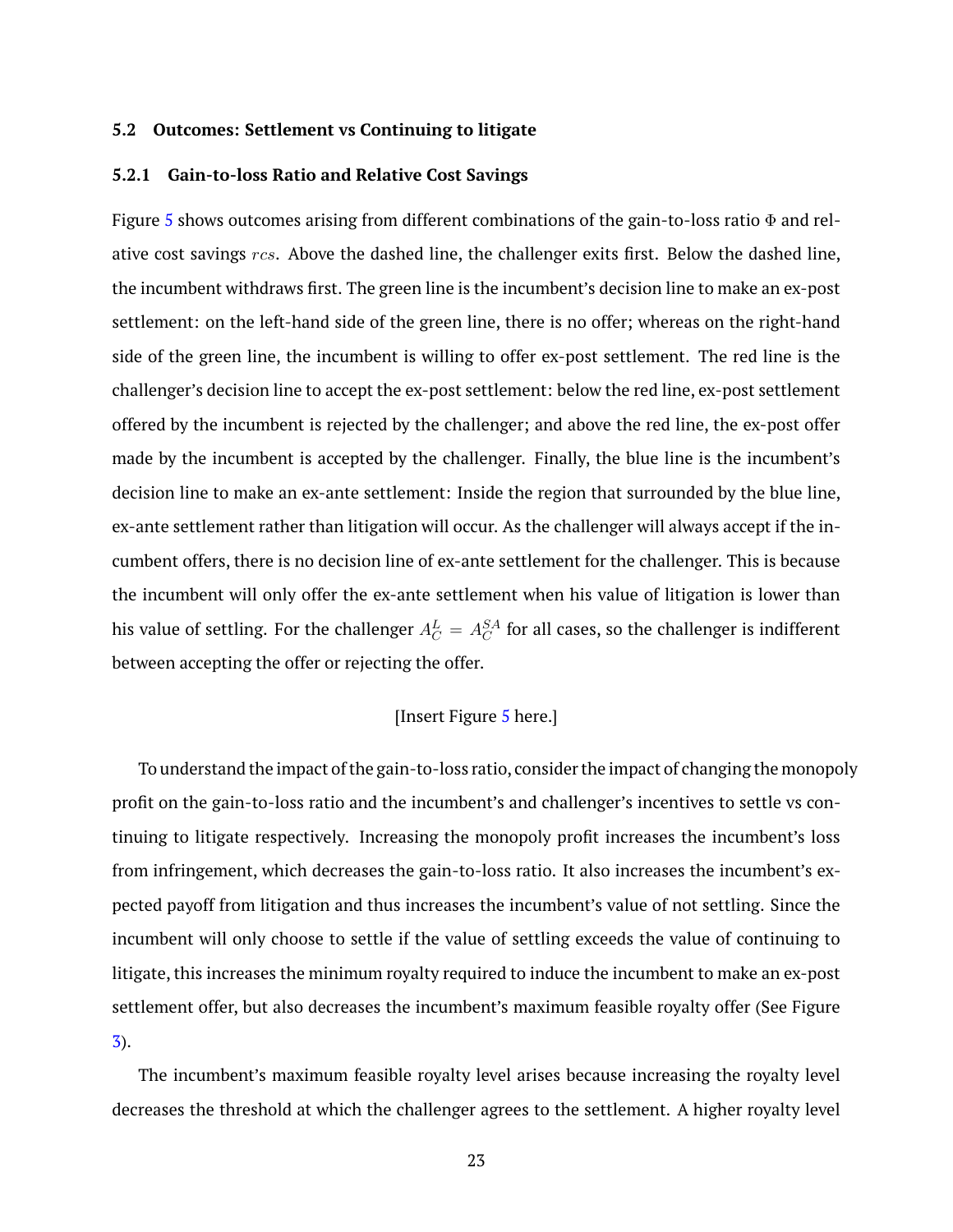thus has two opposing effects: it increases the value of settlement to the incumbent once agreed, but delays the timing of the challenger's agreement to settle, which decreases the incumbent's presettlement value. The incumbent will only offer ex-post settlement if the value from settlement exceeds the value from continuing with the litigation. For too high royalty levels the timing of ex-post settlement, which is determined by the challenger, is sufficiently late (the threshold is sufficiently low) that settlement is no longer worthwhile for the incumbent. As the gain-to-loss ratio decreases, the range of feasible royalties shrinks, and for sufficiently low gain-to-loss ratios, ceases to exist. Then there is no ex-post royalty level which would give the incumbent a higher expected value than continuing to litigate, despite the higher costs involved.

Figure [5](#page-34-0) also shows that the range of gain-to-loss ratios for which ex-post settlement is feasible depends on the cost savings. Recall low relative cost savings correspond to high incumbent litigation costs and hence high overall cost savings from settlement. In Figure [5,](#page-34-0) the greater the incumbent's cost savings from settlement (the lower the relative cost savings), the wider the range of gain-to-loss ratios for which the incumbent is willing to offer settlement. However, when the incumbent's litigation cost is high (relative cost savings are low), the challenger may reject the incumbent's offer. This is because the higher the incumbent's litigation cost, the greater the likelihood that they will be unable to continue to pay the costs and will thus withdraw the litigation. This increases the challenger's value of continuing, i.e. not settling, and hence decreases the likelihood of settlement. Nevertheless for sufficiently high gain-to-loss ratios, settlement, either exante or ex-post, will occur. For ex-ante settlement, as we analyzed in section [5.1,](#page-20-0) both parties are willing to settle when the gain-to-loss ratio is high, but the two parties may not be able to reach an agreement when  $\Phi$  is close to 1.

In summary, Figure [5](#page-34-0) shows that the gain-to-loss ratio is an important determinant of the possible outcomes of patent infringement. When the gain-to-loss ratio is sufficiently low, there is no settlement, and when the gain-to-loss ratio is high, the dispute is resolved through settlement. Whether the settlement occurs ex-post or ex-ante depends on the relative cost savings.

The gain-to-loss ratio represents the change in the overall profit of the market before and after the entry by the challenger. If infringement by the challenger reduces the overall profit dramatically, which implies a low gain-to-loss ratio, the incumbent will continue to litigate rather than offering a settlement. On the other hand, if the reduction of overall profit is lower (i.e gain-to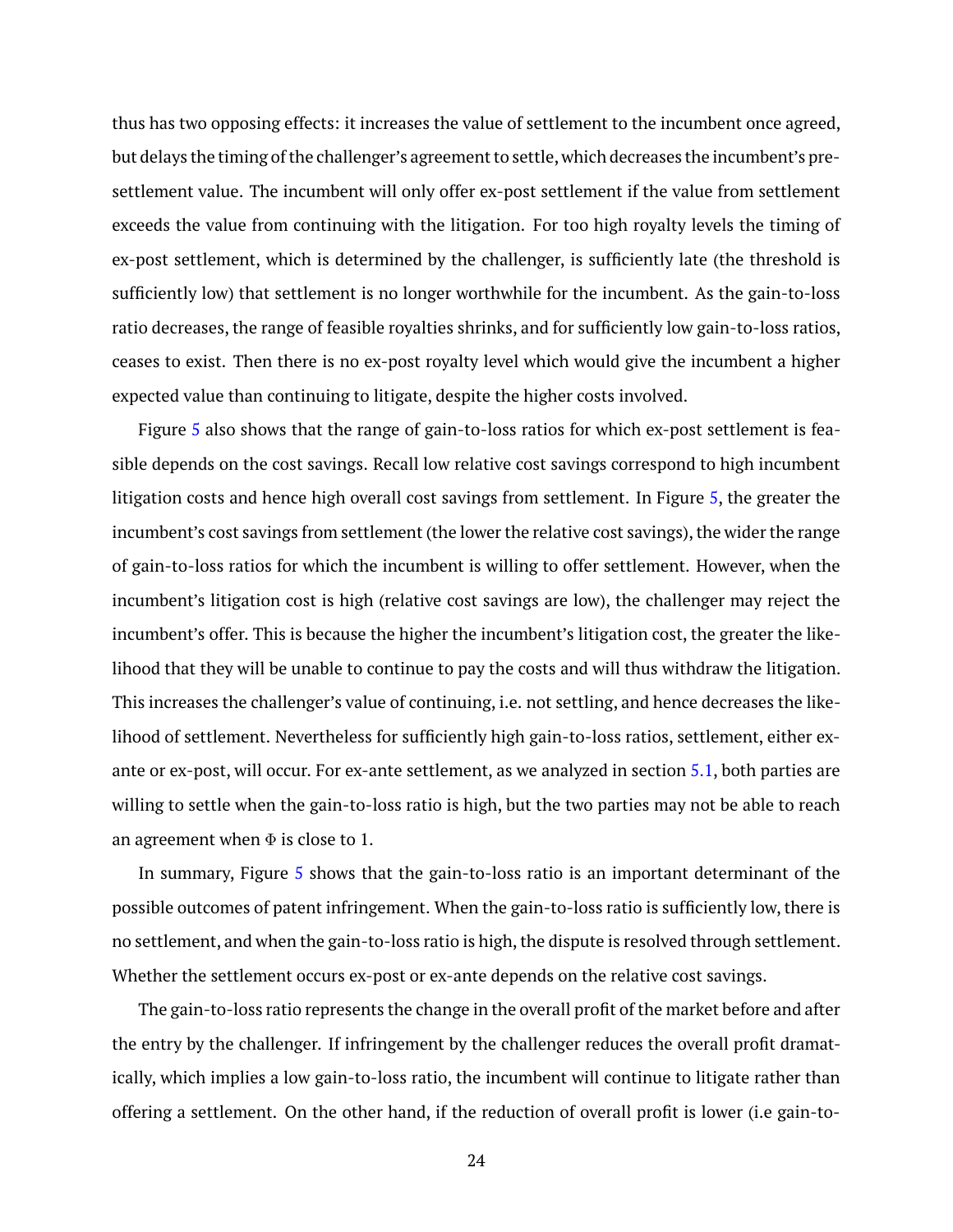loss ratio is high), the patent conflict can be settled. Product similarity is a key determinant of the decrease in overall market profit. This means if the challenger sells a product which is a close substitute, the conflict cannot be resolved through settlement.

The settlement outcome also depends on the relative cost savings. The relative cost savings affect the timing of the settlement if the two parties choose to settle. Higher relative cost savings increase the range of ex-ante settlement but decreases the range of ex-post settlement. High relative cost savings decreases the incumbent's incentive to settle ex-post as explained in section [5.1,](#page-20-0) thus it decreases the value of the ex-post settlement, lowering the litigation value and increasing the likelihood of settlement ex-ante.

# **5.2.2 Probability of Patent Validity**

As well as the two key parameter combinations of the gain-to-loss ratio and relative cost savings, we also consider the impact of the probability of patent validity. This changes the outcomes of patent litigation significantly as shown in Figure [6.](#page-35-0) An increase in this probability, which means that the incumbent is more likely to win in the final judgment, has two effects. Firstly it decreases the challenger value during litigation, which means the "challenger exit" scenario (occurring before withdrawal from litigation by the incumbent) becomes relevant for a wider range of relative cost savings (for a given gain-to-loss ratio). This in turn implies that the incumbent's decision about whether to offer ex-post settlement becomes more important. Secondly, it increases the incumbent's expected value from the judgment. The resulting increase in the incumbent's value of not settling decreases the range of gain-to-loss ratios for which ex-post settlement is feasible. Overall, settlement, both ex-ante and ex-post, is feasible over a wider range of gain-to-loss ratios (e.g. closer substitute products) when the probability of patent validity is lower.

# [Insert Figure [6](#page-35-0) here.]

However, this result is in contrast with [Jeon](#page-29-6)  $(2015)$  who concludes that the high probability of patent validity increases the incentive for both parties to settle ex-ante. He declares that the incumbent can use litigation as a threat to encourage the challenger to accept ex-ante settlement, causing the mutually beneficial settlement before litigation. There are two reasons causing the different result. First, in Jeon's model, the value of litigation does not include the value of the op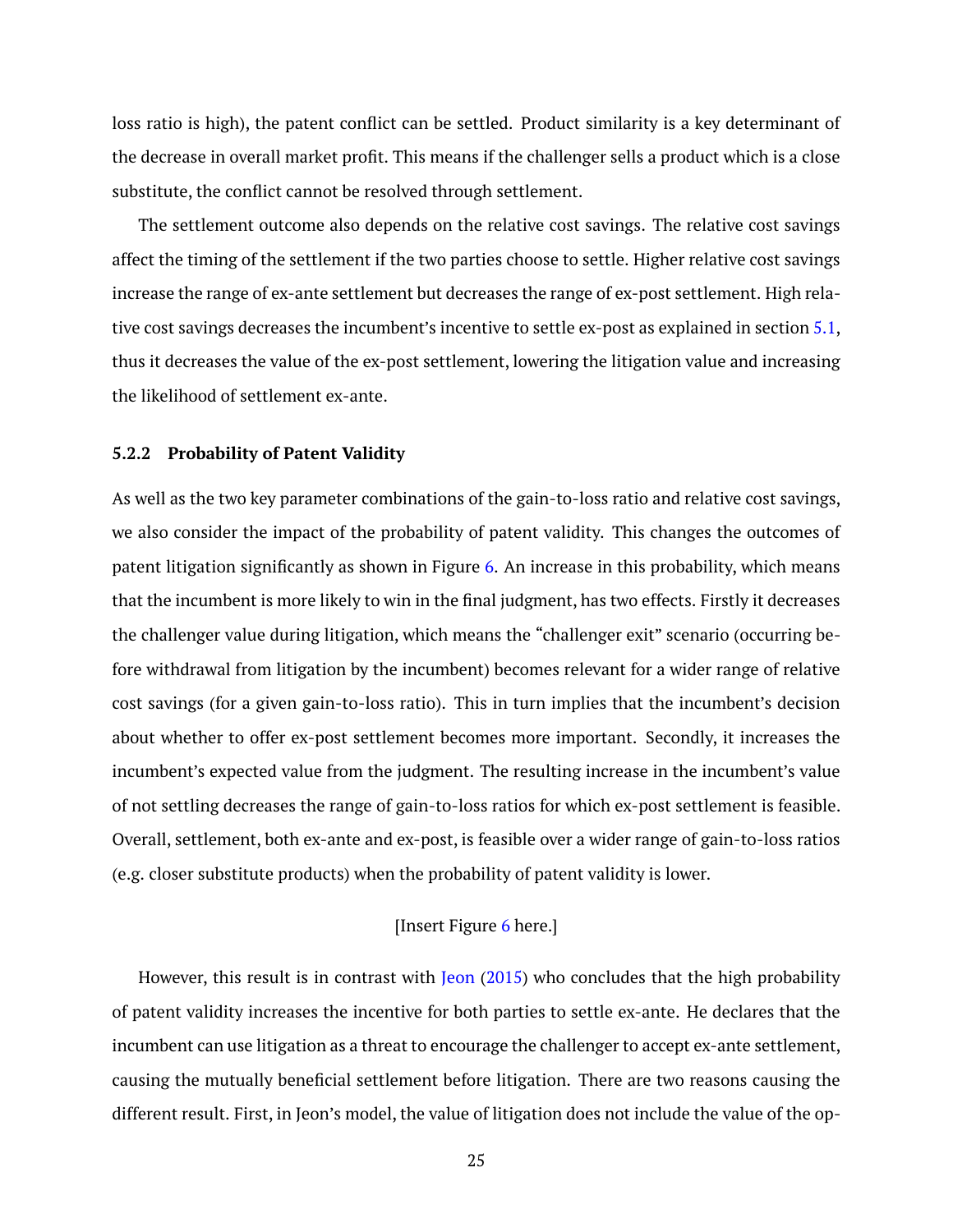tion to settle ex-post. This decreases the value of litigation. In his model, the ex-ante settlement value that the incumbent requires will be lower, so ex-ante settlement is more likely. In our model, however, we consider the option to settle ex-post when calculating the litigation value. This increases the litigation value and thus also increases the value required to settle ex-ante, making mutually beneficial ex-ante settlement more difficult to achieve. Second, Jeon did not include the exit option by the challenger during litigation. This option increases the challenger's incentive to settle ex-post, and thus increases the value of ex-post settlement. As we analyzed above, the litigation value in our model incorporates the ex-post settlement value, meaning the likelihood of ex-ante settlement is negatively affected by the likelihood of ex-post settlement, so ex-ante settlement will be more difficult to achieve if we include the possibility of the challenger's exit. This effect is even more significant when the probability of patent validity is high as shown in Figure [6,](#page-35-0) because the parameter range for the challenger's exit is larger in this case.

# **5.3 Product Market Volatility**

Finally, we consider the effect of product market volatility on patent litigation outcomes. Figure [7](#page-36-0) presents a comparison of the outcomes from high versus low uncertainty of demand shocks. When the volatility increases, the likelihood of settlement decreases. This is because the value of not settling during litigation increases with volatility, which is consistent with [Dixit et al.](#page-28-18) [\(1994\)](#page-28-18). Furthermore, the decrease in the likelihood of ex-post settlement is more significant than that of ex-ante settlement. A high volatility makes it less likely for the litigants to settle ex-post, but the likelihood of the ex-ante settlement changes only slightly.

[Insert Figure [7](#page-36-0) here.]

# <span id="page-26-0"></span>**6 Conclusion**

In this paper, we develop a real options model that analyses firms' strategies and the outcomes in patent infringement by comparing the option value of each outcome. We consider the interaction between firms' decisions in resolving the litigation (i.e being forced to leave or agreeing to settle) and incorporate the option values of both ex-post settlement and outcomes when settlement is not offered into the value of litigation, enhancing the modeling of the incumbent's decision about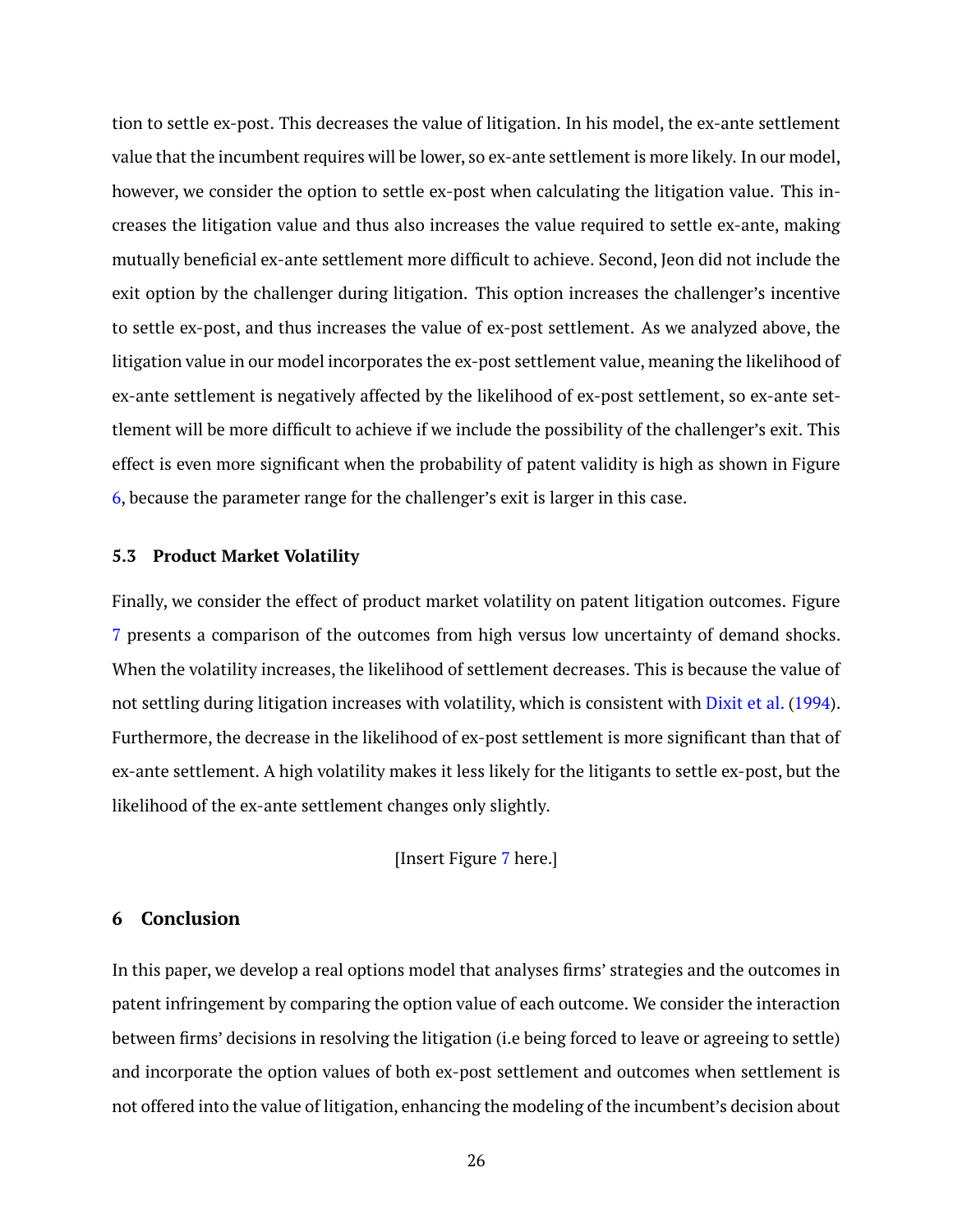whether to offer ex-ante settlement.

By focusing on the impact of parameters on the possible outcomes in patent infringement, we find the gain-to-loss ratio significantly influences firms' strategies. A minimum gain-to-loss ratio is required for firms to reach an agreement to settle. When the gain-to-loss ratio is below this level, which means that infringement significantly reduces the overall market profit, the incumbent will continue with the litigation knowing the challenger may exit the market before the incumbent would optimally choose to withdraw. Even when the incumbent would withdraw before the challenger would exit, the incumbent and the challenger will be unable to settle because the challenger's low profit from infringement means the challenger cannot afford the minimum royalty payment the incumbent would require. In general, product similarity will reduce the overall profit after infringement because of price competition. Therefore, infringement which reduces market profits significantly, for example with a close substitute product and intensive price competition, has a small possibility of settlement before the final judgment.

However, other parameters like the relative cost savings, the probability of patent validity and volatility also affect the likelihood of settlement. We find that both higher probability of patent validity and volatility decrease the likelihood of settlement both ex-ante and ex-post, while higher relative cost savings for the challenger decreases the likelihood of ex-post settlement but increases the likelihood of ex-ante settlement.

Whilst our models assumptions currently reflect the US legal system, where litigation costs are borne by each party, our model could be extended to compare outcomes with those under the English system, where the winning partys litigation costs are borne by the losing party in the trial. Different studies in the law and economics literature find contradictory results regarding the effect of cost allocation rules on litigants' strategies and litigation outcomes, but none of the existing models have been able to incorporate each party's (in)ability to pay costs awarded against them. Our model has the potential to provide such a new angle of public policy interest.

This model can also analyze the case when there is more than one challenger in the market. The incumbent will have an additional decision of which challenger is the best one to litigate against in order to maximize firm value, taking account of the fact that other parameters such as the probability of patent validity in follow-up cases may be affected.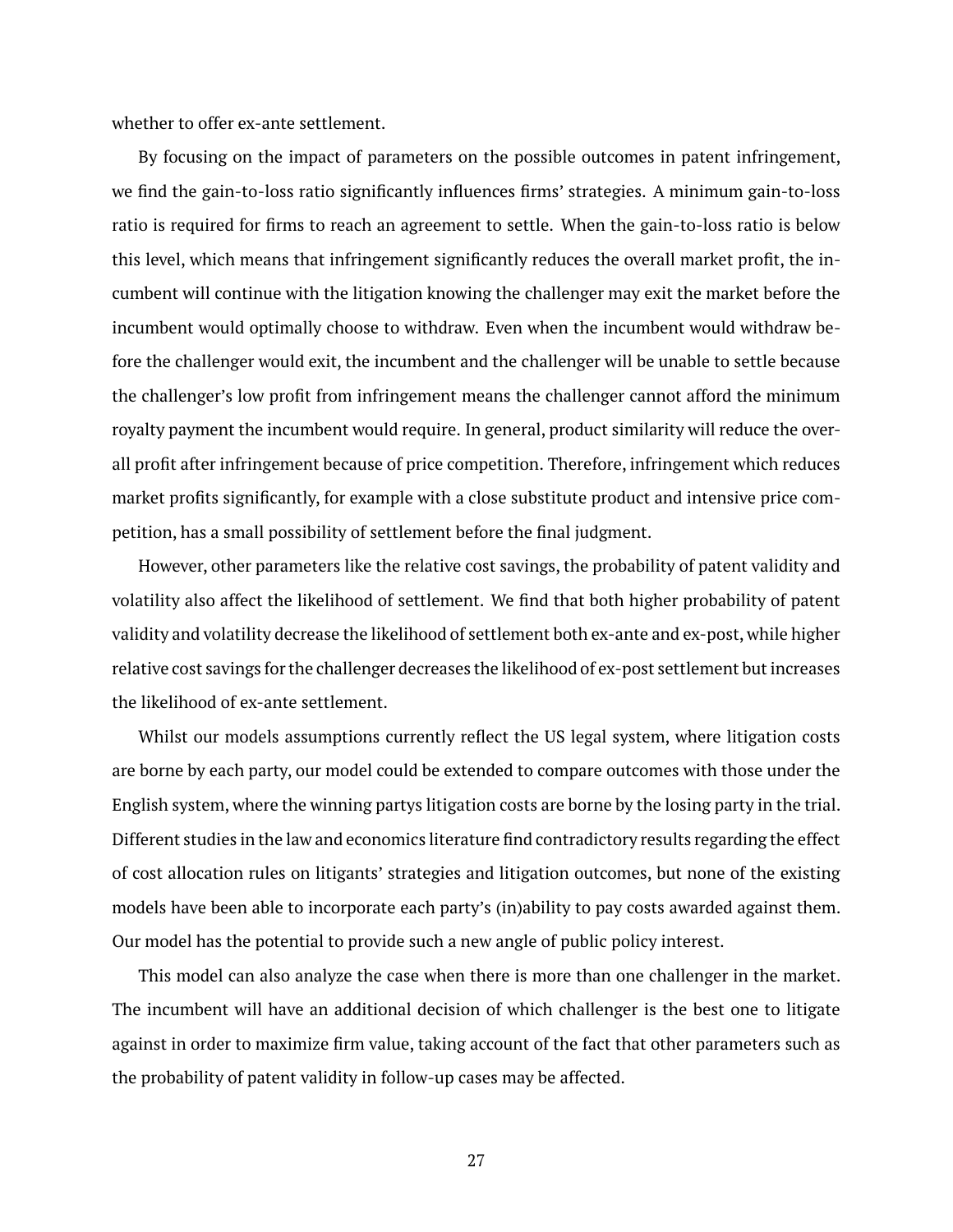# **References**

- <span id="page-28-10"></span>Allison, J. R., and M. A. Lemley. 1998. Empirical evidence on the validity of litigated patents. *American Intellectual Property Law Association Quarterly Journal* 26:185.
- <span id="page-28-16"></span>Aoki, R., and J. Hu. 1999. A cooperative game approach to patent litigation, settlement, and allocation of legal costs .
- <span id="page-28-1"></span>Bebchuk, L. A. 1984. Litigation and settlement under imperfect information. *The RAND Journal of Economics* 15:404–415.
- <span id="page-28-2"></span>Bebchuk, L. A. 1996. A new theory concerning the credibility and success of threats to sue. *The Journal of Legal Studies* 25:1–25.
- <span id="page-28-7"></span>Bessen, J., and M. J. Meurer. 2005. Lessons for patent policy from empirical research on patent litigation. *Lewis & Clark L. Rev.* 9:1.
- <span id="page-28-3"></span>Bessen, J. E., and M. J. Meurer. 2006. Patent litigation with endogenous disputes. *American Economic Review* 96:77–81.
- <span id="page-28-0"></span>Bessen, J. E., and M. J. Meurer. 2008. The private costs of patent litigation. *Boston University School of Law Working Paper* .
- <span id="page-28-12"></span>Burton, D. 1980. Reducing the High Costs of Patent Litigation: A Practical Guide. *DePaul L. Rev.* 30:857.
- <span id="page-28-9"></span>Chien, C. V. 2008. Of Trolls, Davids, Goliaths, and Kings: narratives and evidence in the litigation of hightech patents. *NCL Rev.* 87:1571.
- <span id="page-28-4"></span>Choi, A. H., and K. E. Spier. 2018. Taking a Financial Position in Your Opponent in Litigation. *American Economic Review* 108:3626–3650.
- <span id="page-28-15"></span>Choi, J. P., and H. Gerlach. 2017. A theory of patent portfolios. *American Economic Journal: Microeconomics* 9:315–51.
- <span id="page-28-5"></span>Cohen, L., U. G. Gurun, and S. D. Kominers. 2016. The growing problem of patent trolling. *Science* 352:521– 522.
- <span id="page-28-13"></span>Cohen, W., and S. Merrill. 2003. *Patents in the knowledge-based economy*. Washington, D.C.: National Academies Press.
- <span id="page-28-14"></span>Cotropia, C. A., J. P. Kesan, and D. L. Schwartz. 2018. Heterogeneity Among Patent Plaintiffs: An Empirical Analysis of Patent Case Progression, Settlement, and Adjudication. *Journal of Empirical Legal Studies* 15:80–125.
- <span id="page-28-11"></span>Crampes, C., and C. Langinier. 2002. Litigation and settlement in patent infringement cases. *RAND Journal of Economics* 33:258–274.
- <span id="page-28-17"></span>Décamps, J.-P., T. Mariotti, and S. Villeneuve. 2006. Irreversible investment in alternative projects. *Economic Theory* 28:425–448.
- <span id="page-28-18"></span>Dixit, A. K., R. K. Dixit, R. S. Pindyck, and R. Pindyck. 1994. *Investment under uncertainty*. Princeton university press.
- <span id="page-28-8"></span>Elleman, S. J. 1996. Problems in patent litigation: mandatory mediation may provide settlements and solutions. *Ohio State Journal on Dispute Resolution* 12:759.
- <span id="page-28-6"></span>Grundfest, J. A., and P. H. Huang. 2005. The unexpected value of litigation: A real options perspective. *Stanford Law Review* 58:1267.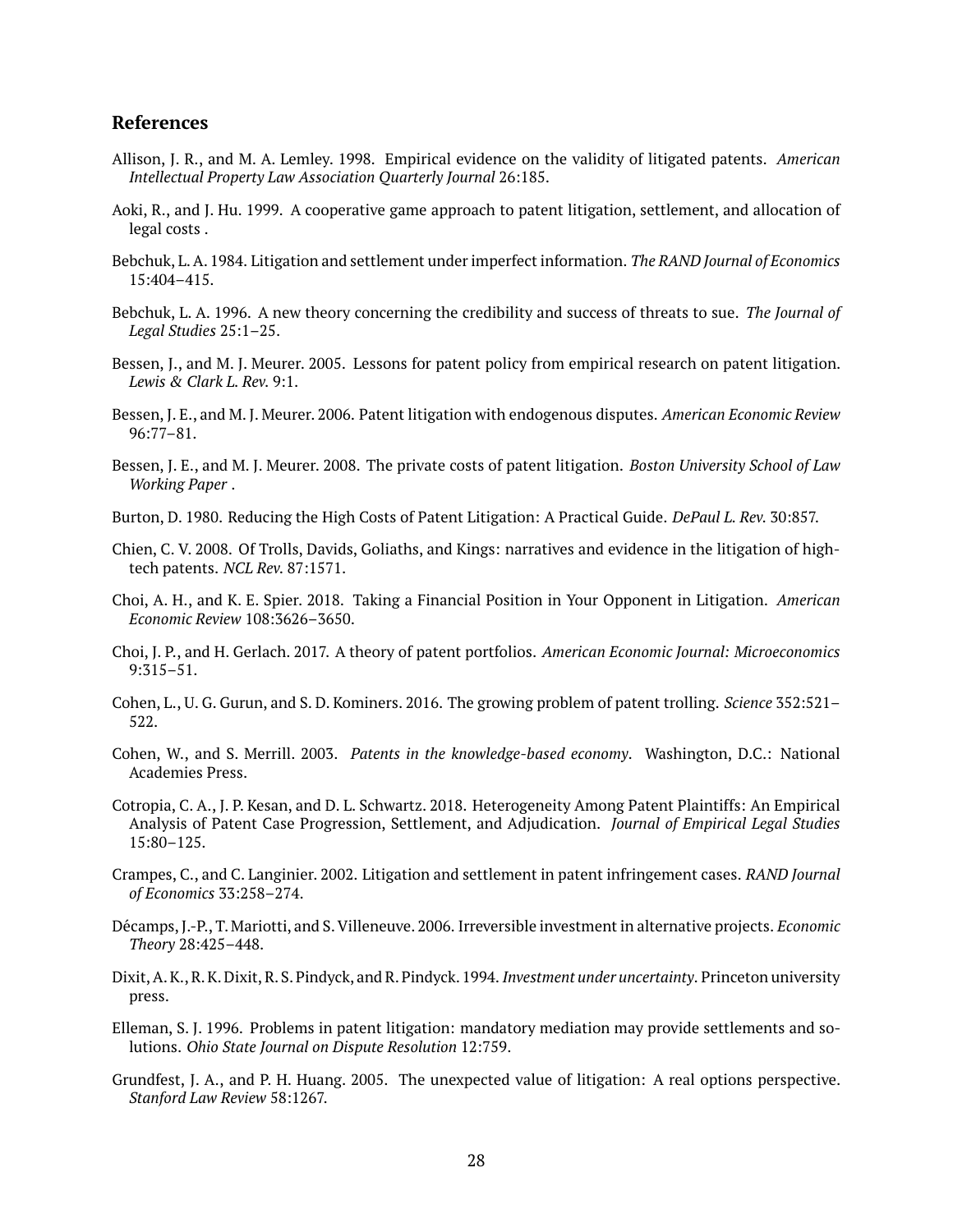- <span id="page-29-10"></span>Hu,W., T. Yoshioka-Kobayashi, and T.Watanabe. 2017. Impact of patent litigation on the subsequent patenting behavior of the plaintiff small and medium enterprises in Japan. *International Review of Law and Economics* 51:23–28.
- <span id="page-29-4"></span>Hughes, J. W., and E. A. Snyder. 1995. Litigation and settlement under the English and American rules: theory and evidence. *The Journal of Law and Economics* 38:225–250.
- <span id="page-29-6"></span>Jeon, H. 2015. Patent infringement, litigation, and settlement. *Economic Modelling* 51:99–111.
- <span id="page-29-12"></span>Kesan, J. P., and G. G. Ball. 2006. How Are Patent Cases Resolved-An Empirical Examination of the Adjudication and Settlement of Patent Disputes. *Washington University Law Review* 84:237.
- <span id="page-29-15"></span>Lambrecht, B. M. 2001. The impact of debt financing on entry and exit in a duopoly. *The Review of Financial Studies* 14:765–804.
- <span id="page-29-0"></span>Landes, W. M. 1971. An economic analysis of the courts. *The Journal of Law and Economics* 14:61–107.
- <span id="page-29-7"></span>Lanjouw, J. O., and M. Schankerman. 1997. Stylized facts of patent litigation: Value, scope and ownership. Tech. rep., National Bureau of Economic Research.
- <span id="page-29-9"></span>Lanjouw, J. O., and M. Schankerman. 2001. Characteristics of patent litigation: a window on competition. *RAND Journal of Economics* pp. 129–151.
- <span id="page-29-2"></span>Lee, J., S. Oh, and P. Suh. 2018. Inter-firm Patent Litigation and Innovation Competition. *SSRN working paper* .
- <span id="page-29-14"></span>Lukas, E., J. J. Reuer, and A. Welling. 2012. Earnouts in mergers and acquisitions: A game-theoretic option pricing approach. *European Journal of Operational Research* 223:256–263.
- <span id="page-29-5"></span>Marco, A. C. 2005. The option value of patent litigation: Theory and evidence. *Review of Financial Economics* 14:323–351.
- <span id="page-29-8"></span>Meurer, M. J. 1989. The settlement of patent litigation. *The RAND Journal of Economics* 20:77–91.
- <span id="page-29-11"></span>Moore, K. A. 2000. Judges, Juries, and Patent Cases-An Empirical Peek Inside the Black Box. *Michigan Law Review* 99:365.
- <span id="page-29-1"></span>Ordover, J. A., A. Rubinstein, et al. 1983. *On Bargaining, Settling, and Litigating: A Problem in Multistage Games with Imperfect Information*. CV Starr Center for Applied Economics, New York University, Faculty of Arts and Science, Department of Economics.

<span id="page-29-13"></span>Schwartz, E. S. 2004. Patents and R&D as real options. *Economic Notes* 33:23–54.

<span id="page-29-3"></span>Spier, K. E. 2007. Litigation. *Handbook of law and economics* 1:259–342.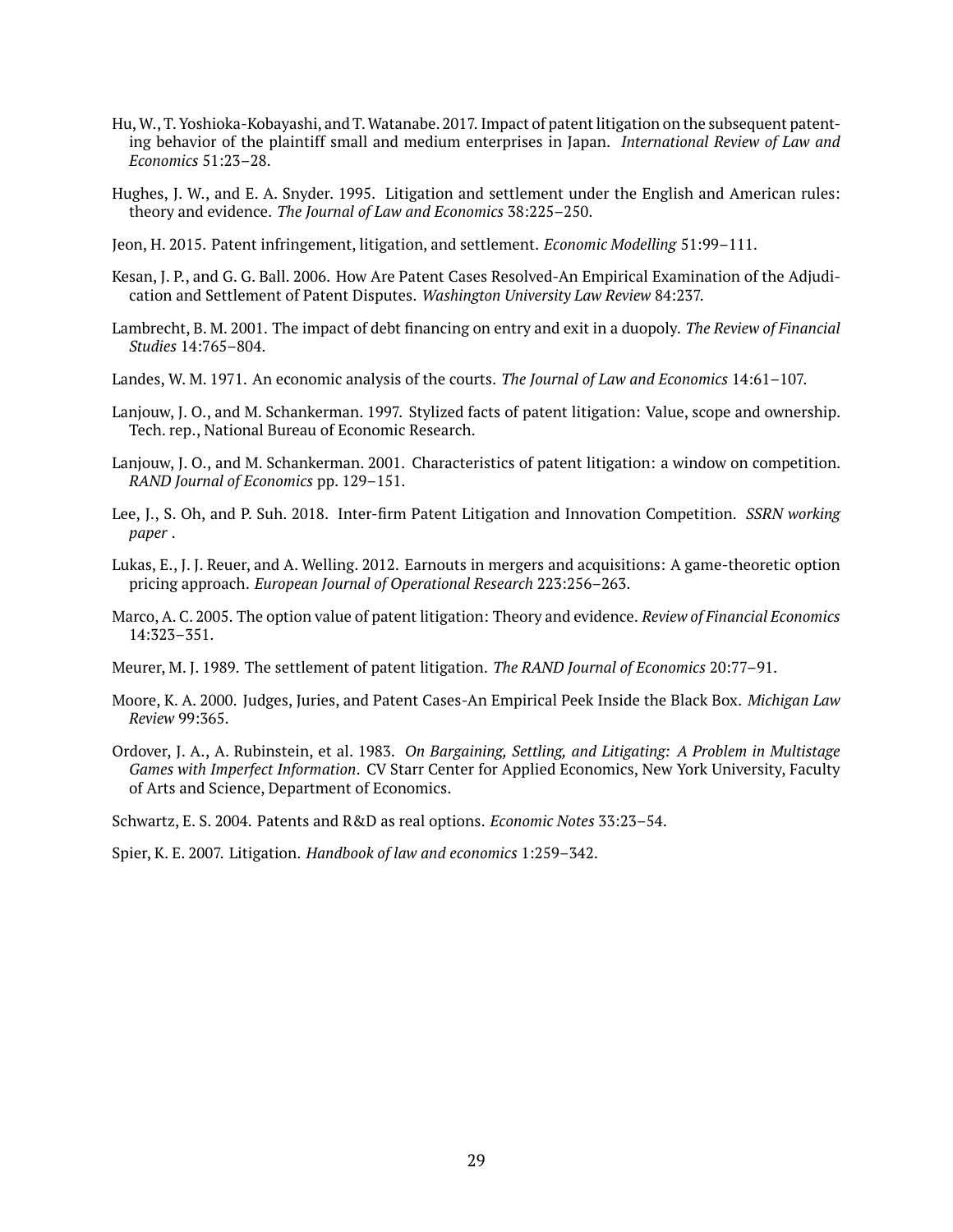<span id="page-30-0"></span>

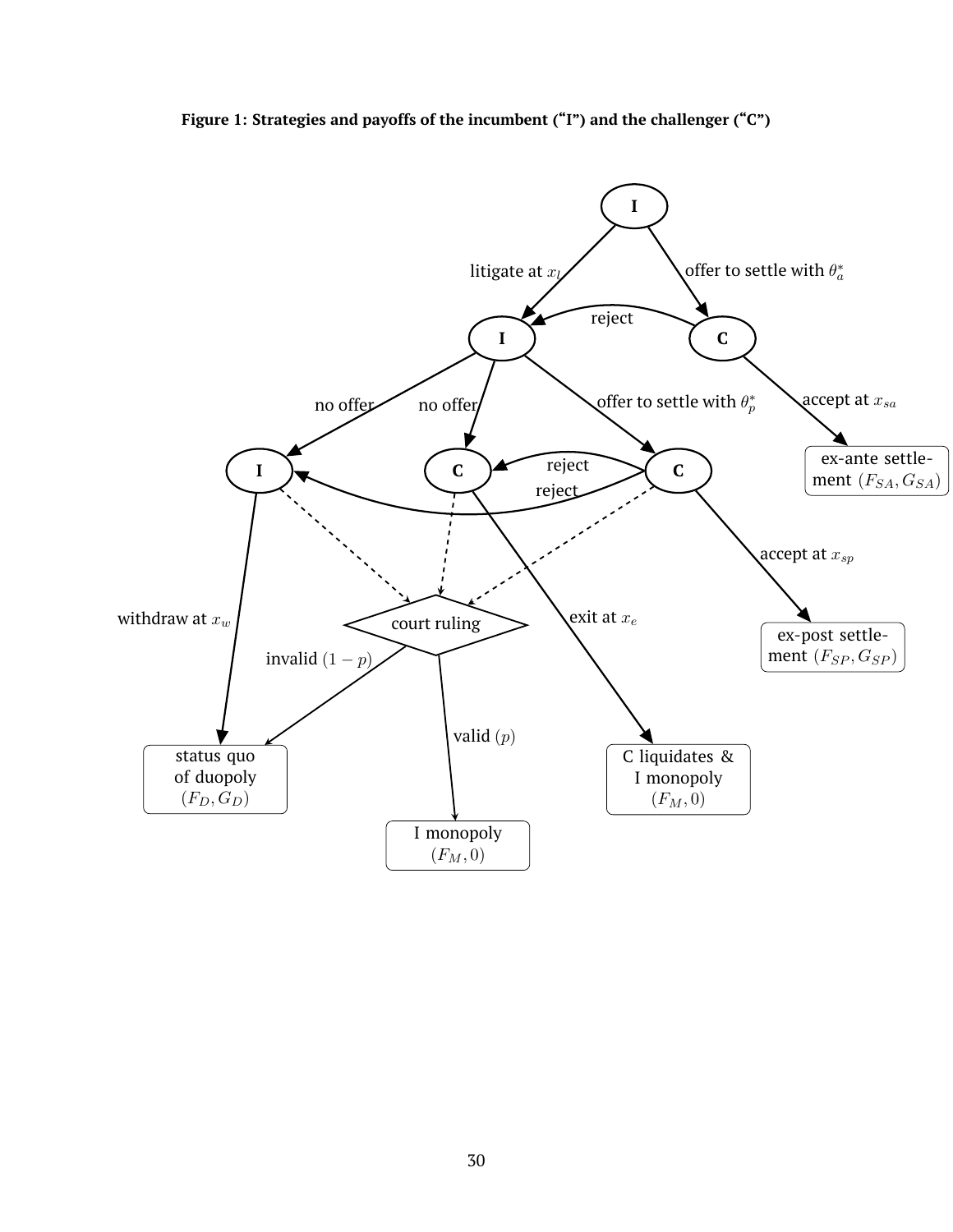# **Figure 2: Ex-post royalties with relative cost savings**

<span id="page-31-0"></span>The blue line represents the minimal royalties required by the incumbent and green line is the optimal royalties determined by the incumbent. The red lines are the maximum feasible royalties for the incumbent or the challenger, where the dotted line is the one determined by the incumbent and the dashed line is the one determined by the challenger.

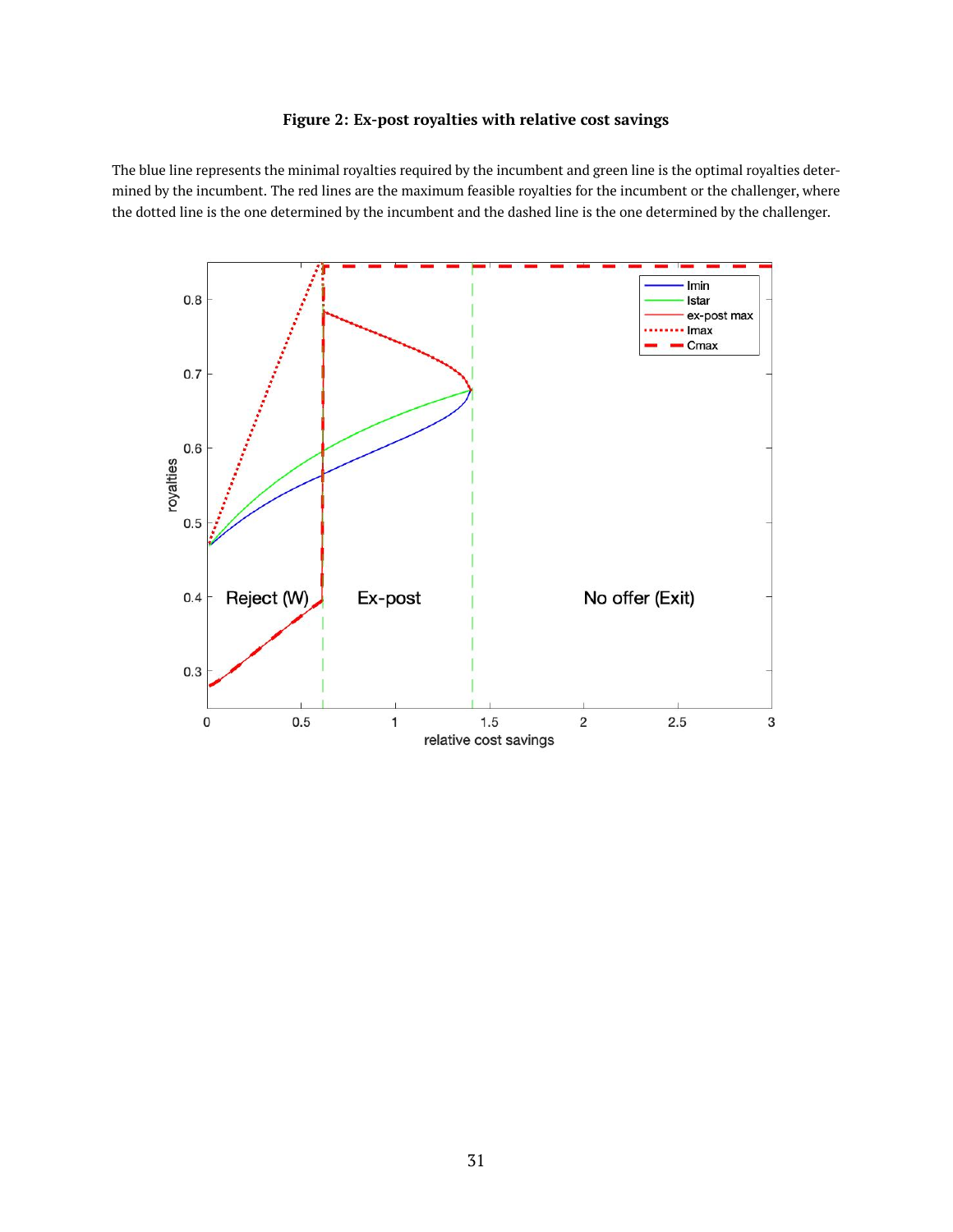# **Figure 3: Ex-post royalties with gain-to-loss ratio**

<span id="page-32-0"></span>The blue line represents the minimal royalties required by the incumbent and green line is the optimal royalties determined by the incumbent. The red lines are the maximum feasible royalties for the incumbent or the challenger, where the dotted line is the one determined by the incumbent and the dashed line is the one determined by the challenger. The vertical black dashed line represents the boundary between regions where the challenger exits first and where the incumbent withdraws first.

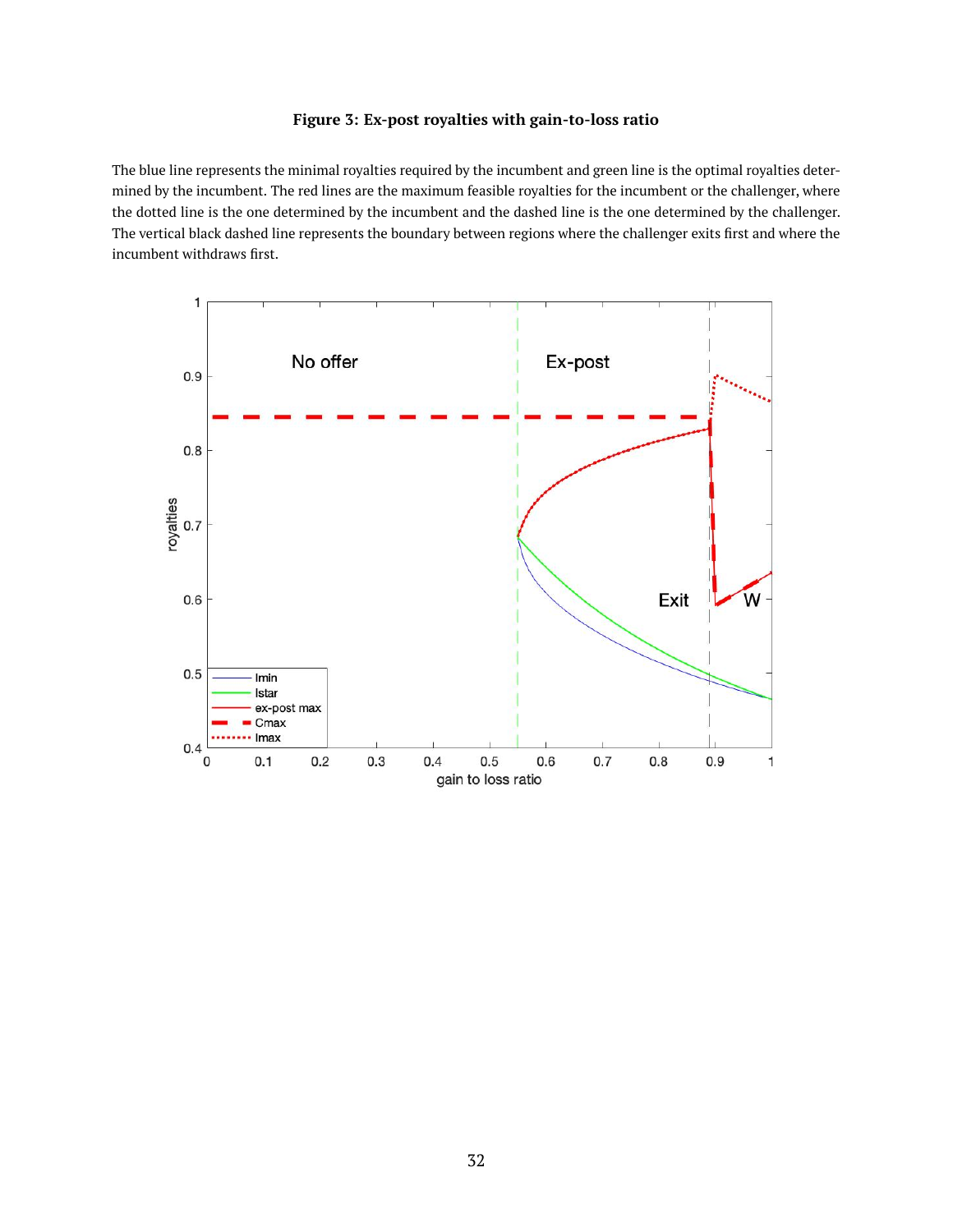# **Figure 4: Ex-ante royalties with gain-to-loss ratio**

<span id="page-33-0"></span>The solid line is the challenger's maximum royalties and the dashed line is the incumbent's minimum royalties. The vertical black dashed line represents the boundary between regions where the challenger exits first and where the incumbent withdraws first.

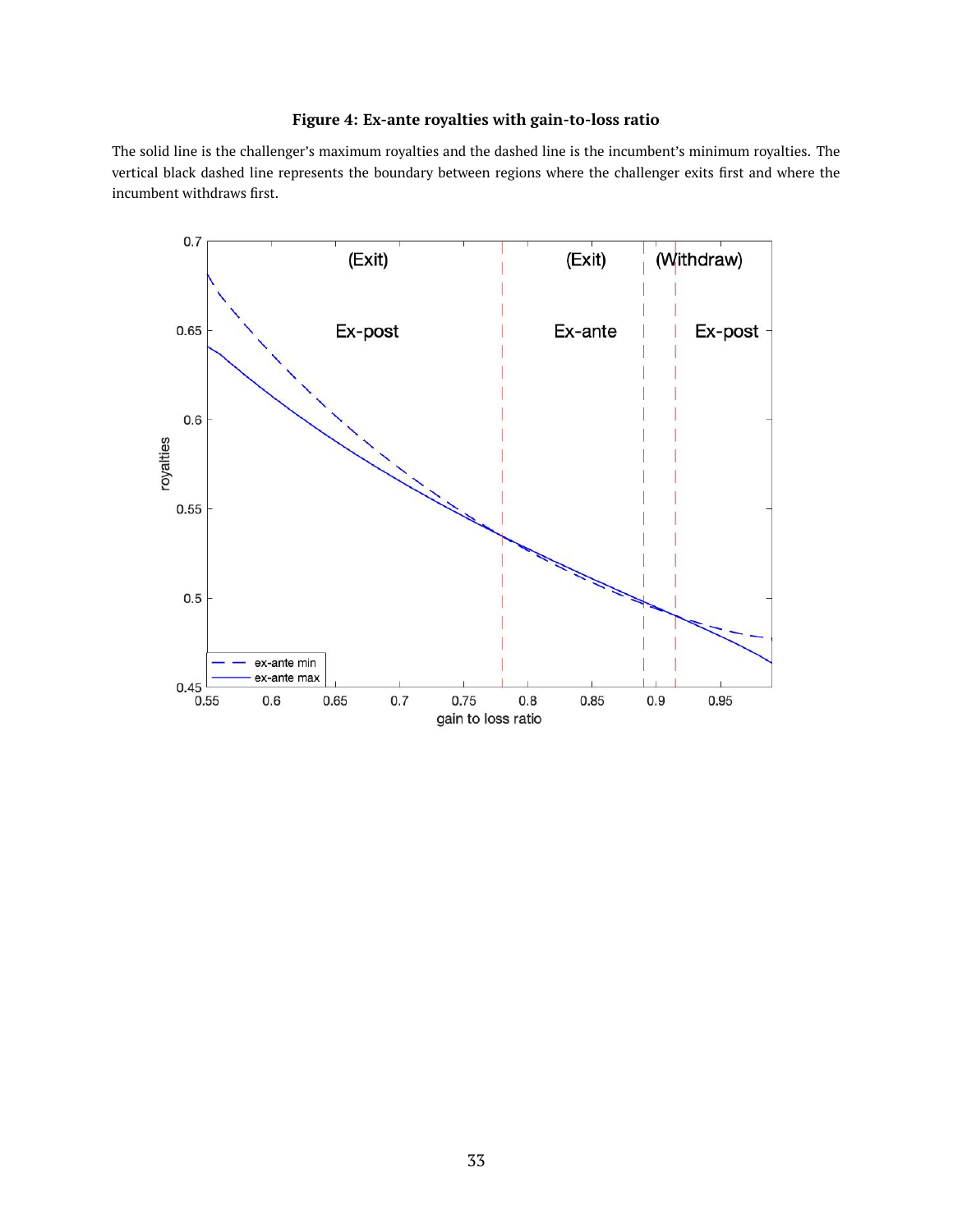# **Figure 5: Possible outcomes in patent infringement**

<span id="page-34-0"></span>The green line is the threshold for the incumbent's decision whether or not to make an an ex-post settlement offer and the red line is the threshold for the challenger's decision whether or not to accept the ex-post settlement offer. The blue line is the boundary of the ex-ante settlement region. The black dashed line represents the boundary between regions where the challenger exits first and where the incumbent withdraws first.

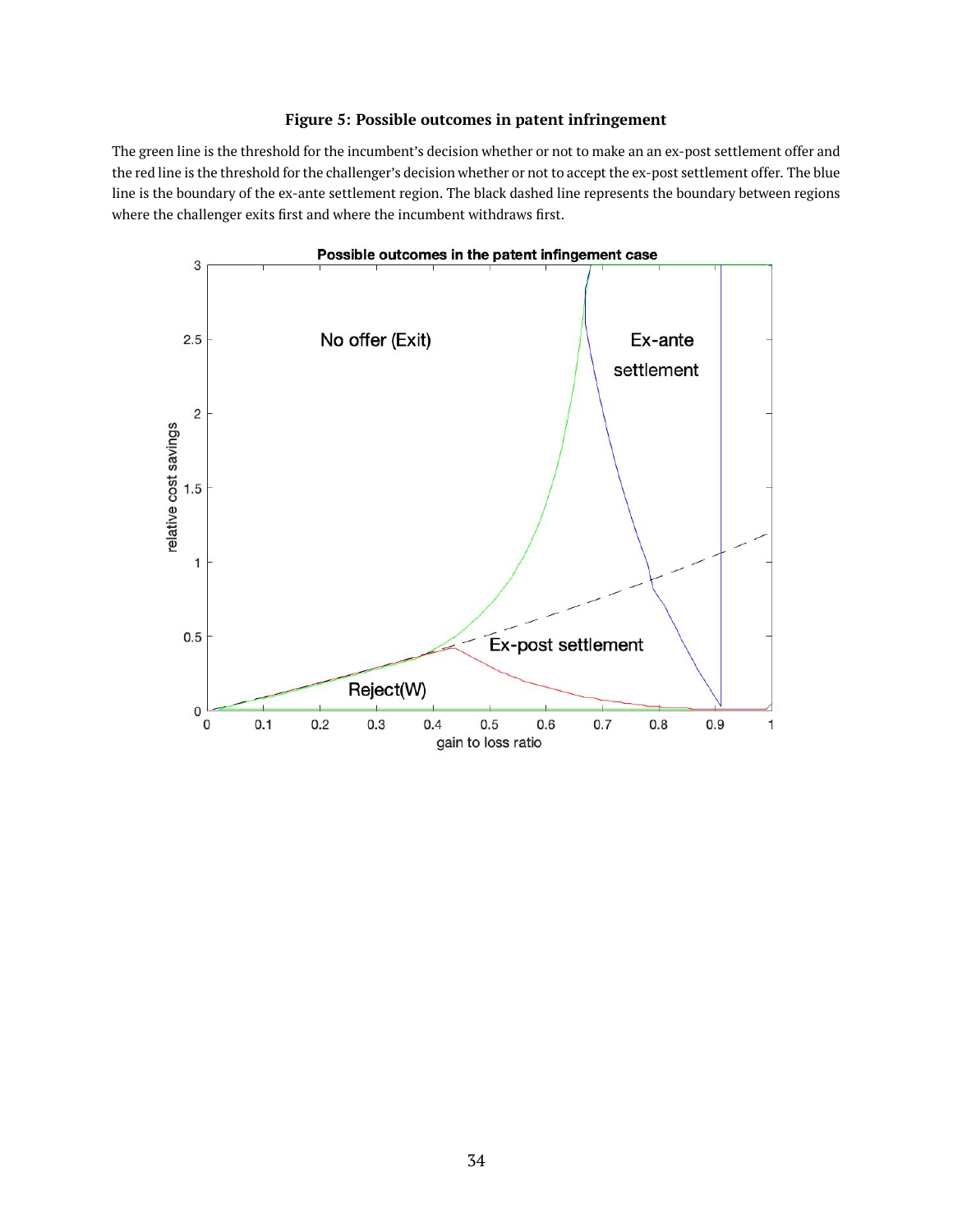# **Figure 6: Possible outcomes with probability of patent validity**

<span id="page-35-0"></span>The green line is the threshold for the incumbent's decision whether or not to make an an ex-post settlement offer and the red line is the threshold for the challenger's decision whether or not to accept the ex-post settlement offer. The blue line is the boundary of the ex-ante settlement region. The black dashed line represents the boundary between regions where the challenger exits first and where the incumbent withdraws first.

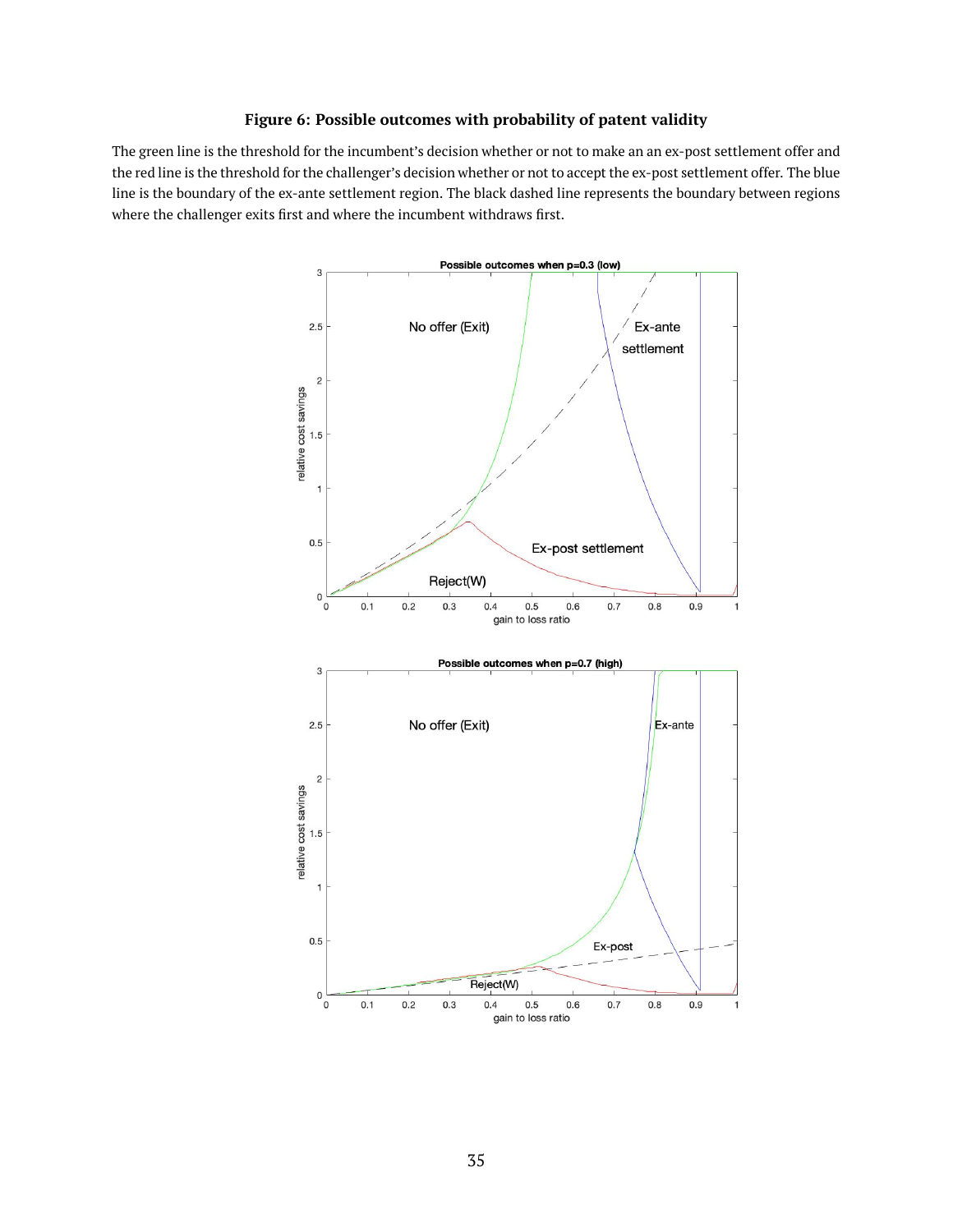# **Figure 7: Possible outcomes with volatility**

<span id="page-36-0"></span>The green line is the threshold for the incumbent's decision whether or not to make an an ex-post settlement offer and the red line is the threshold for the challenger's decision whether or not to accept the ex-post settlement offer. The blue line is the boundary of the ex-ante settlement region. The black dashed line represents the boundary between regions where the challenger exits first and where the incumbent withdraws first.